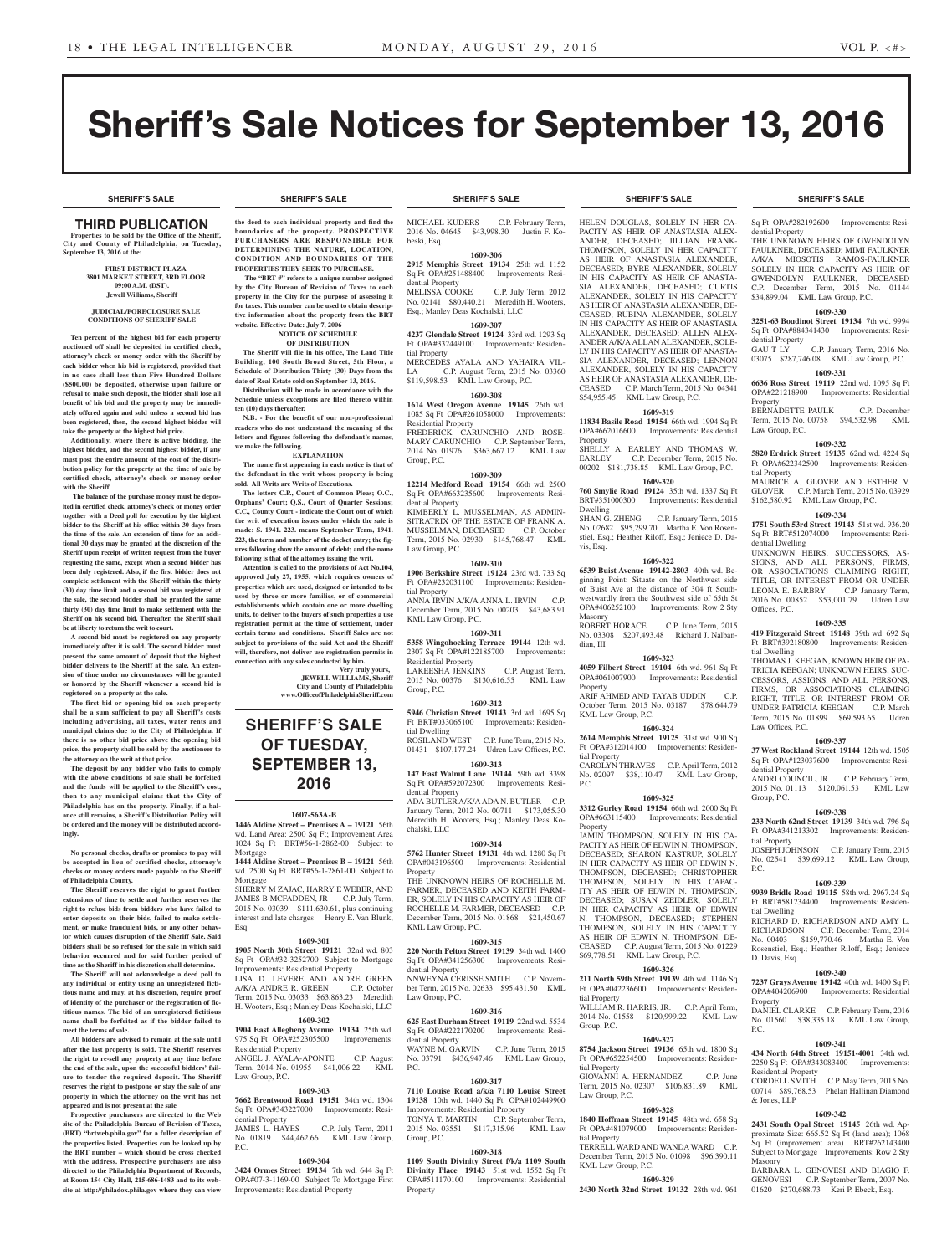Nardo, LLC

DeNardo, LLC

Residential Property

dential Property

LLC

tial Property

Nardo, LLC

LLC

Property

dential Property

Residential Property

mond & Jones, LLP

tial Property

Nardo, LLC

dential Property<br>KIA L. JOHNSON

dential Property

Diamond & Jones, LLP

Residential Property

& Jones, LLP

linan Diamond & Jones, LLP

Residential Property

Hallinan Diamond & Jones, LLP

Sq Ft BRT#59-2-007700 Residential Property<br>ARMEANA HILL

GARY H. JENKINS C.P. December Term, 2015 No. 02213 \$85,003.60 Shapiro & De-

**1609-398 461 East Haines Street 19144** 59th wd. 2135

2015 No. 00498 \$112,773.11 Shapiro &

**1609-399 1431 Hellerman Street 19149-2742** 54th wd. 1620 Sq Ft OPA#541125000 Improvements:

SHARMAINE MICKENS C.P. December Term, 2010 No. 01767 \$145,296.74 Phelan

**1609-400 2210 North 17th Street 19132** 16th wd. 2288 Sq Ft BRT#161161901 Improvements: Resi-

ANTHONY GONZALES, ADMINISTRATOR OF THE ESTATE OF BELINDA M. GONZA-LES, DECEASED C.P. August Term, 2015 No. 03444 \$46,586.91 Shapiro & DeNardo,

**1609-401 819 West Stella Street 19133** 37th wd. 742 Sq Ft BRT#372409900 Improvements: Residen-

UNKNOWN HEIRS, SUCCESSORS, AS-SIGNS, AND ALL PERSONS, FIRMS, OR ASSOCIATIONS CLAIMING RIGHT, TITLE, OR INTEREST FROM OR UNDER WILLIE HAMPTON, DECEASED C.P. May Term, 2015 No. 00546 \$15,274.98 Shapiro & De-

**1609-402 1015 West Rockland Street 19141** 49th wd. 1935 Sq Ft BRT#491125100 Improvements:

JARRYEL BERRY C.P. May Term, 2015 No. 00060 \$107,537.73 Shapiro & DeNardo,

**1609-403 3350 Tilden Street 19129** 38th wd. 1384 Sq Ft OPA#382131200 Improvements: Residential

ANDREW C. MORELL C.P. February Term, 2016 No. 03695 \$170,210.22 Meredith H. Wooters, Esq.; Manley Deas Kochalski, LLC **1609-404 110 North Yewdall Street 19139** 4th wd. (formerly the 52nd wd.) 1198 Sq Ft BRT#041122900 Improvements: Residential Property LEROY MICKENS, III A/K/A LEROY MICK-ENS C.P. March Term, 2016 No. 00720 \$50,791.83 Shapiro & DeNardo, LLC **1609-405 337 East Albanus Street 19120** 42nd wd. 1188 Sq Ft BRT#421157100 Improvements: Resi-

NET TRAN AND UNKNOWN HEIRS, SUC-CESSORS, ASSIGNS, AND ALL PERSONS, FIRMS, OR ASSOCIATIONS CLAIMING RIGHT, TITLE, OR INTEREST FROM OR UNDER HOANG THI THAI, DECEASED C.P. December Term, 2015 No. 01614 \$36,063.68 Shapiro & DeNardo, LLC **1609-406 841 Scattergood Street 19124-1016** 35th wd. 1090 Sq Ft OPA#351164300 Improvements:

ULRICH KORTSCH C.P. April Term, 2015 No. 01146 \$57,333.82 Phelan Hallinan Dia-

**1609-407 6155 Vandike Street 19135** 41st wd. 1400 Sq Ft BRT#411343800 Improvements: Residen-

UNKNOWN HEIRS, SUCCESSORS AS-SIGNS, AND ALL PERSONS, FIRMS, OR AS-SOCIATIONS CLAIMING RIGHT, TITLE, OR INTEREST FROM OR UNDER WILFRED B. DUGDALE, DECEASED C.P. June Term, 2015 No. 00558 \$38,034.80 Shapiro & De-

**1609-408 1962 73rd Avenue 19138-2723** 10th wd. 1092 Sq Ft OPA#101346801 Improvements: Resi-

2015 No. 03394 \$116,898.18 Phelan Hal-

**1609-409 3438 G Street 19134-1317** 33rd wd. 1260 Sq Ft OPA#33-1-3284-00 Improvements: Resi-

SEBASTIAN S. SHAW C.P. January Term, 2016 No. 00358 \$66,586.23 Phelan Hallinan

**1609-410 5122 Glenloch Street 19124-2105** 62nd wd. 864 Sq Ft OPA#622413900 Improvements:

LOUISE ANNETTE NEDD A/K/A LOUISE A. NEDD C.P. February Term, 2012 No. 03245 \$99,106.64 Phelan Hallinan Diamond

C.P. November Term,

C.P. December Term,

MCNABB A/K/A JUARANNETTA MCNABB, DECEASED C.P. February Term, 2016 No. 04915 \$56,096.54 KML Law Group, P.C. **1609-385 12443 Barbaro Road a/k/a 12443 Barbary Road 19154-1325** 66th wd. 1360 Sq Ft OPA#663188000 Improvements: Residential

JAMES LEONARDO, IN HIS CAPACITY AS HEIR OF ANGELA M. LEONARDO, DE-CEASED; THERESA M. LEONARDO, IN HER CAPACITY AS HEIR OF ANGELA M. LEONARDO, DECEASED; BRITNEY LEONARDO, IN HER CAPACITY AS HEIR OF ANGELA M. LEONARDO, DECEASED; UNKNOWN HEIRS, SUCCESSORS, AS-SIGNS, AND ALL PERSONS, FIRMS, OR AS-SOCIATIONS CLAIMING RIGHT, TITLE, OR INTEREST FROM OR UNDER ANGELA M. LEONARDO, DECEASED C.P. December Term, 2015 No. 00588 \$297,915.32 Phelan

Hallinan Diamond & Jones, LLP

Residential Property

mond & Jones, LLP

BRT#453302800

Property

Law Group, P.C.

F. Kobeski, Esq.

Residential Property

Residential Property

Residential Property

Jones, LLP

tial Property

ments: Residential Property

Diamond & Jones, LLP

Property

dential Property

Ft OPA#59-2229029 dential Property

**1609-386 1105 Kenwyn Street 19124-2515** 23rd wd. 1632 Sq Ft OPA#234175200 Improvements:

VALINA L. ANTOINE AND MARIA L. ANTOINE A/K/A MARIE LAURETTE AN-TOINE C.P. November Term, 2015 No. 04609 \$140,625.70 Phelan Hallinan Dia-

**1609-387 4370 Richmond Street 19137** 45th wd.

ROBIN D. HAINES AND JUDITH M. HAINES C.P. November Term, 2014 No. 02450 \$83,442.54 Emmanuel J. Argentieri, Esq. **1609-388 7124 Grays Avenue a/k/a 7124-26 Grays Avenue 19142** 40th wd. 2727 Sq Ft OPA#404209800 Improvements: Residential

THE UNKNOWN HEIRS OF EDWARD MARTIN, DECEASED; BRENDA HARVEY, SOLELY IN HER CAPACITY AS HEIR OF EDWARD MARTIN, DECEASED; LINDA KWENAH, SOLELY IN HER CAPACITY AS HEIR OF EDWARD MARTIN, DECEASED; LORRAINE MIREE, SOLELY IN HER CA-PACITY AS HEIR OF EDWARD MARTIN, DECEASED; PRICILLA WALKER, SOLELY IN HER CAPACITY AS HEIR OF EDWARD MARTIN, DECEASED; DAVID MIREE, SOLELY IN HIS CAPACITY AS HEIR OF ED-WARD MARTIN, DECEASED C.P. May Term, 2014 No. 01507 \$69,169.87 KML

**1609-390 6329 Gardenia Street 19144** 59th wd. 1360 Sq

KIMBERLY V. HENDERSON C.P. March Term, 2014 No. 04987 \$127,635.26 Justin

**1609-391 2032 McKean Street 19145-2827** 48th wd. 1440 Sq Ft OPA#481109600 Improvements:

KALEYNA TABB A/K/A KALEYNA M. TABB C.P. October Term, 2013 No. 02692 \$96,805.64 Phelan Hallinan Diamond & Jones, LLP **1609-392 3107 West Clifford Street 19121** 32nd wd. 1454 Sq Ft OPA#324067200 Improvements:

ROBERT L. MARTIN A/K/A ROBERT MAR-TIN C.P. February Term, 2012 No. 02523 \$38,800.91 Justin F. Kobeski, Esq. **1609-393 8012 Ogontz Avenue 19150-1412** 87th wd. 2280 Sq Ft OPA#871231700 Improvements:

TANIKA S. DAVIS A/K/A TANIKA DA-VIS C.P. November Term, 2015 No. 00773 \$150,690.38 Phelan Hallinan Diamond &

**1609-394 1118 Bingham Street 19115** 63rd wd. 7252 Sq Ft OPA#632121700 Improvements: Residen-

SEAN P. HARBISON AND CHRISTINE M. HARBISON C.P. November Term, 2015 No. 00444 \$172,495.34 Justin F. Kobeski, Esq. **1609-395 7920 Cedarbrook Avenue 19150-1310** 50th wd. 1620 Sq Ft OPA#501250100 Improve-

MARION SEIGLER C.P. September Term, 2015 No. 01011 \$82,273.69 Phelan Hallinan

**1609-396 6600 Dicks Avenue 19142** 40th wd. 1378 Sq Ft OPA#40-6287700 Improvements: Residential

KELVIN BALDWIN A/K/A KELVIN J. BALD-WIN C.P. June Term, 2015 No. 02530 \$151,554.98 Justin F. Kobeski, Esq. **1609-397 937 North 50th Street 19131** 44th wd. 1870 Sq Ft BRT#442225100 Improvements: Resi-

Property

# **SHERIFF'S SALE SHERIFF'S SALE SHERIFF'S SALE SHERIFF'S SALE SHERIFF'S SALE**

#### **1609-343 3326 Cottman Avenue 19149-1601** 64th wd.

1608 Sq Ft BRT#551515000 Improvements: Residential Dwelling PATRICIA L. HOLTON C.P. November

Term, 2015 No. 02584 \$71,680.43 Law Office of Gregory Javardian, LLC

# **1609-344**

**405 West Roosevelt Boulevard 19120-4122**  42nd wd. 1560 Sq Ft OPA#422110300 Improvements: Residential Property URIEL JOSE MARTINEZ A/K/A URIEL J.

MARTINEZ C.P. November Term, 2015 No. 04603 \$58,870.13 Phelan Hallinan Diamond & Jones, LLP

#### **1609-345**

**10211 East Keswick Road 19114-1302** 66th wd. 2104 Sq Ft BRT#661060800 Improve-

ments: Residential Dwelling<br>ROSEMARY WALLS C.P. May Term, 2015<br>No. 01376 \$170,694.79 Law Office of Gregory Javardian, LLC

# **1609-346**

**1056 Van Kirk Street 19149-3627** 35th wd. 1120 Sq Ft OPA#352106800 Improvements:

Residential Property C.P. November Term, 2015 No. 04600 \$118,125.99 Phelan Hallinan Diamond & Jones, LLP

**1609-347 1550 North 10th Street 19122-3403** 20th wd.

#### 1639 Sq Ft BRT#202186656 Improvements: Residential Dwelling

CHARLES A.J. HALPIN, III, ESQUIRE, PER-SONAL REPRESENTATIVE OF THE ESTATE OF MILDRED ROBERSON A/K/A MILDRED M. ROBERSON, DECEASED C.P. October Term, 2015 No. 01975 \$30,928.59 Law Office of Gregory Javardian, LLC

#### **1609-348**

**1437 Fanshawe Street 19111-4913** 53rd wd. 1680 Sq Ft OPA#532052000 Improvements: Residential Property MARK A. RODRIGUEZ A/K/A MARK A. RO-

DRIQUEZ AND ABIGAIL L. PADILLA A/K/A ABIGAIL PADILLA C.P. November Term, 2015 No. 03972 \$120,383.32 Phelan Hallinan Diamond & Jones, LLP

# **1609-349**

**5613 Whitby Avenue 19143-4621** 51st wd. 1520 Sq Ft BRT#513121800 Improvements: Residential Dwelling MAUREEN MILLER C.P. September Term,

2015 No. 02548 \$63,820.20 Law Office of Gregory Javardian, LLC

#### **1609-350**

**6125 Gardenia Street 19144-1016** 59th wd. 1280 Sq Ft OPA#592222200 Improvements: Residential Property

UNKNOWN HEIRS, SUCCESSORS, AS-SIGNS, AND ALL PERSONS, FIRMS, OR AS-SOCIATIONS CLAIMING RIGHT, TITLE, OR INTEREST FROM OR UNDER CHARLIE M. SPANN, DECEASED C.P. October Term, 2015 No. 02026 \$71,538.63 Phelan Hallinan Diamond & Jones, LLP

#### **1609-351**

**1513 Barringer Street 19150** 10th wd. 2599 Sq Ft BRT#102309300 Improvements: Residential Real Estate FREDERICK H. TRIPPETT C.P. April Term, 2015 No. 01106 \$209,476.93 Stern & Eisen-

berg P.C. **1609-352**

#### **2400 North 52nd Street 19131-1409** 52nd wd. 3560 Sq Ft BRT#521306800 Improvements:

Residential Real Estate KARTEEK PULAPAKA C.P. January Term, 2016 No. 00439 \$428,845.00 Stern & Eisenberg P.C.

#### **1609-353**

**5029 Woodland Avenue 19143** 27th wd. 1680 Sq Ft BRT#273147300 Improvements: Residential Real Estate JACOB HASIS A/K/A JAC HASIS C.P.

March Term, 2016 No. 03423 \$207,399.80 Stern & Eisenberg P.C.

#### **1609-354**

**2704-06 Croyden Street 19137-1508** 45th wd. 2041 Sq Ft BRT#453030100 Improvements: Residential Real Estate

RACHEL FORAN A/K/A RACHEL GIBBON AND ROBERT C. GIBBON, III C.P. January Term, 2015 No. 02112 \$158,466.00 Stern & Eisenberg P.C.

#### **1609-355**

**8030 Mars Place 19153-1112** 40th wd. 1260 Sq Ft OPA#405890055 Improvements: Residential Property

DENISE HAWKINS C.P. September Term, 2012 No. 00675 \$66,468.40 Phelan Hallinan Diamond & Jones, LLP

#### **1609-356**

**1951 North 24th Street 19121-2010** 32nd wd. 1278 Sq Ft OPA#322146000 Improvements: Residential Property

KEWSCHA AKPABIO C.P. November Term, 2015 No. 04387 \$103,127.35 Phelan Hallinan Diamond & Jones, LLP

**1609-357 6003 Summerdale Avenue 19149-3631**  Improvements: Residential Property JAMES TOMAN C.P. February Term, 2016 No. 04102 \$71,905.82 Phelan Hallinan Dia-

53rd wd. 1120 Sq Ft OPA#531240200

#### mond & Jones, LLP **1609-358**

**1418 North 57th Street 19131-3807** 4th wd. 1026 Sq Ft OPA#043105100 Improvements: Residential Property<br>MILTON HAY C.P. August Term, 2009 No. MILTON HAY C.P. August Term, 2009 No. 02673 \$73,736.44 Phelan Hallinan Diamond

### **1609-359**

& Jones, LLP

LLP

**7432 Sandpiper Place 19153-2310** 40th wd. 860 Sq Ft OPA#406702300 Improvements: Residential Property WINONA STEWART C.P. October Term,

2015 No. 02276 \$132,731.20 Phelan Hallinan Diamond & Jones, LLP

### **1609-360**

**5226 Roosevelt Boulevard a/k/a 5226 East Roosevelt Boulevard 19124** 35th wd. 1379 Sq Ft OPA#351030300 Improvements: Residential Property GREGORY W. EWELL C.P. November Term, 2015 No. 03595 \$82,432.29 Phelan Hallinan Diamond & Jones, LLP

# **1609-361**

**2244 Wharton Street 19146-4231** 36th wd. 1092 Sq Ft OPA#36-1-305500 Improvements: Residential Property RUTH M. JERNIGAN A/K/A RUTH JERNI-GAN C.P. December Term, 2015 No. 00697 \$30,995.81 Phelan Hallinan Diamond & Jones,

**1609-362 110 West Champlost Street 19120-1903** 61st wd. 1140 Sq Ft OPA#61-2-1580-00 Improvements: Residential Property KATHERINE M. FOSQUE A/K/A KATHER-

INE FOSQUE C.P. April Term, 2015 No. 02700 \$88,005.26 Phelan Hallinan Diamond & Jones, LLP

**1609-363**

**5232 Castor Avenue 19124-1723** 23rd wd. 1432 Sq Ft OPA#233131600 Improvements: Residential Property KOW ANGUAH A/K/A KOW G. AN-GUAH C.P. December Term, 2015 No. 02665 \$83,718.11 Phelan Hallinan Diamond & Jones, LLP

### **1609-364**

**605 Gaul Street 19125-2730** 18th wd. 1164 Sq Ft OPA#181453100 Improvements: Residential Property THOMAS E. JOHNSTON AND REBECCA W. JOHNSTON C.P. March Term, 2016 No. 02585 \$295,501.33 Phelan Hallinan Dia-

mond & Jones, LLP

**1609-365 226 Tomlinson Road 19116-3220** 58th wd. 1548 Sq Ft OPA#582181800 (referenced on the mortgage legal description as APN#158- N-17-547 Improvements: Residential Property JULIA COLE AND ROBERT E. COLE C.P. September Term, 2014 No. 02655 \$250,200.49 Phelan Hallinan Diamond & Jones, LLP

#### **1609-366**

**1351 Filmore Street a/k/a 1351 Fillmore Street 19124** 23rd wd. 1373 Sq Ft OPA#234121900 Improvements: Residential Property FREDRIC GRAHAM C.P. November Term, 2015 No. 02635 \$87,165.69 KML Law Group, P.C.

#### **1609-367**

**3251 North Lee Street 19134** 7th wd. 917 Sq Ft BRT#073024700 Improvements: Residential Dwelling JOSE ROBLES C.P. January Term, 2016 No. 00521 \$41,542.99 Martha E. Von Rosenstiel, Esq.; Heather Riloff, Esq.; Jeniece D. Davis, Esq.

#### **1609-368**

**4330 Teesdale Street 19136-3903** 41st wd. 1182 Sq Ft OPA#412089800 Improvements: Residential Property CHARLES HENRY DAVIS, JR. A/K/A CHARLES H. DAVIS, JR. AND VALERIE

DAVIS C.P. August Term, 2015 No. 01339 \$80,111.55 Phelan Hallinan Diamond & Jones, LLP

# **1609-369**

**849 Wynnewood Road 19151-3452** 34th wd. 2710 Sq Ft OPA#344213300 Improvements: Residential Property RONALD D. GERMAN C.P. June Term,

# 2015 No. 01328 \$194,733.33 Phelan Hal-linan Diamond & Jones, LLP

**1609-370 6739 Gillespie Street 19135-2205** 55th wd. 1170 Sq Ft OPA#552452000 Improvements: Residential Property<br>OLENA MALAYDAKH

OLENA MALAYDAKH C.P. June Term, 2010 No. 03251 \$151,655.40 Phelan Hal-linan Diamond & Jones, LLP

#### **1609-371**

**1322 East Rittenhouse Street 19138-1917** 

provements: Residential Property NIKITA MACK C.P. December Term, 2015 No. 02144 \$91,524.87 Phelan Hallinan Dia-

59th wd. 1260 Sq Ft OPA#591120100 Im-**2957 North Camac Street a/k/a 2957 Camac Street 19133** 37th wd. 1451 Sq Ft BRT#372264600 Improvements: Residential Property

mond & Jones, LLP JOELLA FRAZIER DAVIS, SOLELY IN HER CAPACITY AS HEIR OF JUARRANNETTA

**1609-372**

**3122 North Patton Street 19132** 38th wd. 1149 Sq Ft OPA#382174400 Improvements: Single Family Row Home CARL CRAWFORD AND RUTH T. CRAW-FORD (BOTH DECEASED) C.P. February Term, 2016 No. 002246 \$47,546.65 Craig H. Fox, Esq

### **1609-373**

**6701 North 6th Street 19126** 61st wd. DET W/D GAR 3 STY STONE; 2590 Sq Ft BRT#611131000 Improvements: Residential Dwelling MARK WILLIFORD C.P. September Term, 2015 No. 02877 \$416,436.31 McCabe, Weisberg, & Conway, P.C.

### **1609-374**

**1221 Atwood Road 19151** 34th wd. 1489 Sq Ft BRT#344329600 Improvements: Residential Dwelling JEANETTE LAIDLAW A/K/A JEANETTE T. LAIDLAW A/K/A JEANNETTE T. LAID-LAW A/K/A JEANETTE THERESA LAID-LOW C.P. November Term, 2015 No. 03310

### \$123,013.58 Udren Law Offices, P.C. **1609-375**

**931 North 67th Street 19151** 34th wd. 1440 Sq Ft OPA#344400100 Improvements: Residential Property DANAE HOLMAN, INDIVIDUALLY AND AS ADMINISTRATRIX OF THE ESTATE OF DA-RYL K. GILES, DECEASED C.P. December Term, 2015 No. 00235 \$69,765.18 Shapiro & DeNardo, LLC

#### **1609-376**

**5722 Stewart Street 19131** 34th wd. 1304 Sq Ft BRT#043208900 Improvements: Residential Dwelling ALONA DOWELL A/K/A ALONA J. DOW-ELL C.P. February Term, 2016 No. 03123 \$83,556.32 Udren Law Offices, P.C.

#### **1609-377**

**5456 Diamond Street 19131** 52nd wd. 1600 Sq Ft OPA#522088100 Improvements: Residential Property

UNKNOWN HEIRS, SUCCESSORS, AS-SIGNS, AND ALL PERSONS, FIRMS, OR ASSOCIATIONS CLAIMING RIGHT, TITLE, OR INTEREST FROM OR UNDER ROBERT B. SMITH, DECEASED C.P. October Term, 2015 No. 00630 \$86,707.59 Shapiro & De-Nardo, LLC

#### **1609-378**

**1432 East Cheltenham Avenue 19124-1102**  62nd wd. Beginning Point: Situate on the Southwesterly side of Cheltenham Ave (70 feet wide) at the distance of 259 and 1/8 of an inch Southeastwardly from the Southeasterly side of large St (70 feet wide) Improvements: Row 2 Sty Masonry MARIA GONZALEZ C.P. September Term,

2015 No. 01942 \$157,836.75 Richard J. Nalbandian, III

Sq Ft BRT#121021300 Improvements: Resi-

ROBIN R. CAMPBELL C.P. February Term, 2016 No. 03938 \$99,771.55 Udren Law

**1609-380 1812 North 7th Street 19122** 20th wd. 2025 Sq Ft OPA#202028610 Improvements: Resi-

THE UNKNOWN HEIRS OF MARIA T. BORGES, DECEASED; MARIA T. SAN-TIAGO, SOLELY IN HER CAPACITY AS HEIR OF MARIA T. BORGES, DECEASED; DAVID VAZQUEZ, SOLELY IN HIS CAPAC-ITY AS HEIR OF MARIA T. BORGES, DE-CEASED C.P. December Term, 2015 No. 01506 \$93,396.75 KML Law Group, P.C. **1609-382 2042 Bridge Street 19124** 62nd wd. 1432 Sq Ft OPA#622103100 Improvements: Residential

ARACELIS M. DASS C.P. December Term, 2015 No. 02442 \$88,298.65 KML Law

**1609-383 5634 Woodbine Avenue 19131-1322** 52nd wd. 1940 Sq Ft OPA#522170600 Improvements:

ELLEN S. JOHNSON, IN HER CAPACITY AS ADMINISTRATRIX AND HEIR OF THE ESTATE OF PRESTON JOHNSON, JR.; UN-KNOWN HEIRS, SUCCESSORS, ASSIGNS, AND ALL PERSONS, FIRMS, OR ASSO-CIATIONS CLAIMING RIGHT, TITLE, OR INTEREST FROM OR UNDER PRESTON JOHNSON, JR. A/K/A PRESTON JOHNSON, DECEASED C.P. February Term, 2016 No. 04916 \$133,480.50 Phelan Hallinan Dia-

**1609-384**

#### **1609-379 22 East Clapier Street 19144** 22nd wd. 2570

dential Dwelling

dential Property

Property

Group, P.C.

Residential Property

mond & Jones, LLP

Offices, P.C.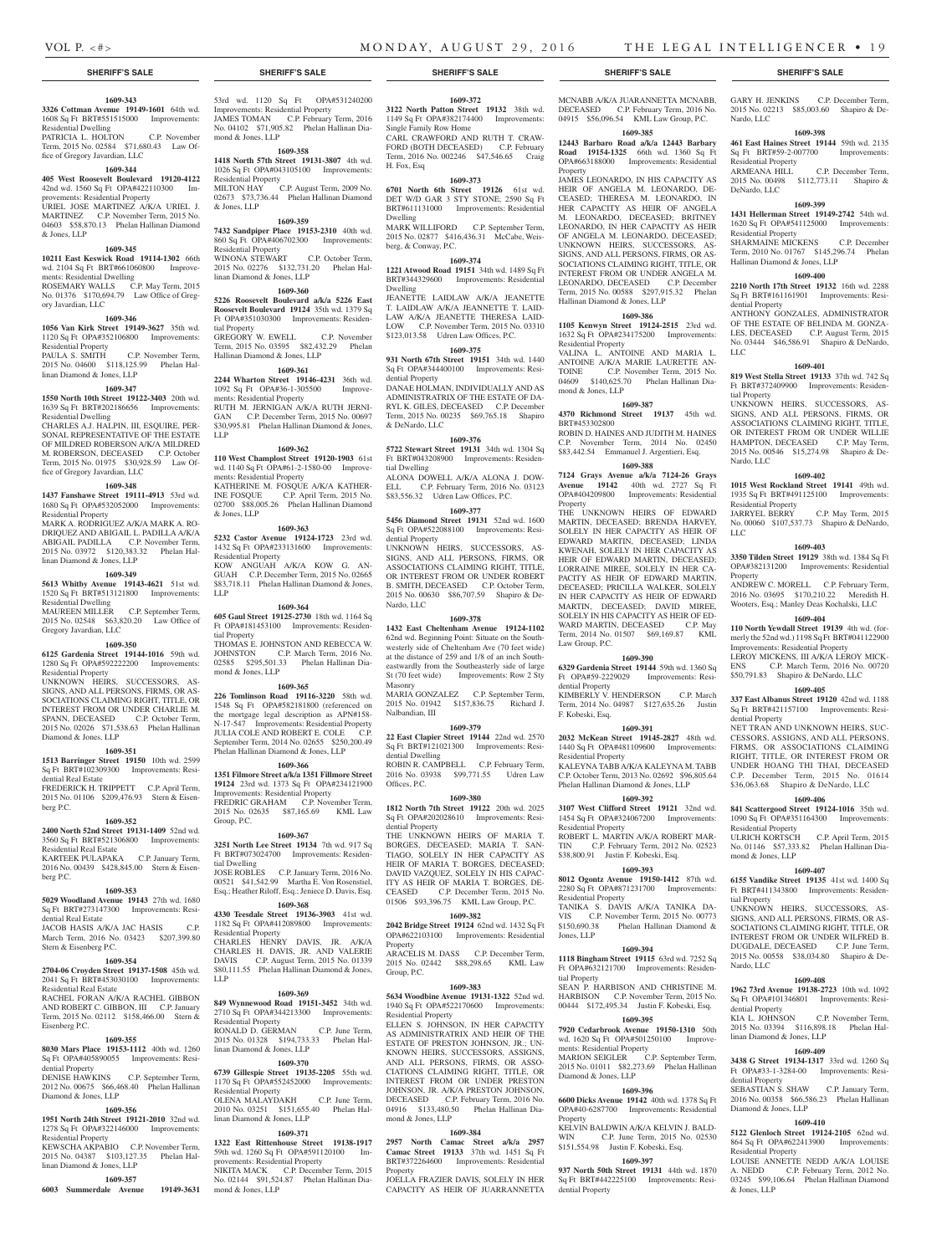**1609-411 4118 Glendale Street 19124-5322** 33rd wd. 1230 Sq Ft OPA#332433900 Improvements: Residential Property KAREN CAY AND MARCELINA RIVERA C.P. December Term, 2015 No. 02886 \$93,933.04 Phelan Hallinan Diamond & Jones, LLP **1609-412 2327 East Sergeant Street 19125-3135** 31st wd. 898 Sq Ft OPA#314095100 Improvements: Residential Property WILLIAM BOWERS AND ELLEN DAVIS A/K/A ELLEN M. DAVIS C.P. March Term, 2015 No. 03944 \$144,514.22 Phelan Hal-

**1609-413 2034 South 2nd Street 19148** 39th wd. 1050 Sq Ft OPA#391283400 Improvements: Resi-

HELEN MARIE SAULIN A/K/A HELEN M. SAULIN AND LOUIS W. SAULIN A/K/A LOUIS SAULIN C.P. November Term, 2015 No. 03387 \$47,356.80 Phelan Hallinan Dia-

**1609-414 5311 Castor Avenue 19124-1022** 23rd wd. 2280 Sq Ft OPA#234195000 Improvements: Residential Property RONALD E. ELLIS A/K/A RONALD EL-LIS AND DEANNA D. ALEXANDER A/K/A DEANNA ALEXANDER C.P. March Term, 2014 No. 01228 \$366,408.90 Phelan Hal-

**1609-415 6034 Chestnut Street 19139-3044** 3rd wd. 1522 Sq Ft OPA#031031300 Improvements:

ANTHONY SPEAKS THRONES A/K/A AN-THONY B. THRONES AND BARBARA SMITH THRONES C.P. April Term, 2015 No. 00609 \$63,613.45 Phelan Hallinan Dia-

**1609-416 1430 Unity Street 19124-3920** 23rd wd. 1920 Sq Ft OPA#234039700 Improvements: Resi-

UNKNOWN HEIRS, SUCCESSORS, AS-SIGNS, AND ALL PERSONS, FIRMS, OR ASSOCIATIONS CLAIMING RIGHT, TITLE, OR INTEREST FROM OR UNDER ALEX BOJANOWSKI A/K/A ALEXANDER BO-JANOWSKI A/K/A ALEXANDER J. BO-JANOWSKI, DECEASED C.P. November Term, 2015 No. 03970 \$128,255.69 Phelan

**1609-417 12410 Wyndom Road 19154-1322** 66th wd. 1360 Sq Ft OPA#663219700 Improvements: Residential Property KAREN PERRI, IN HER CAPACITY AS HEIR OF BRIAN E. HURLBURT, DECEASED; GARY HURLBURT, IN HIS CAPACITY AS HEIR OF BRIAN E. HURLBURT, DECEASED; KEITH HURLBURT, IN HIS CAPACITY AS HEIR OF BRIAN E. HURLBURT, DECEASED; UNKNOWN HEIRS, SUCCESSORS, AS-SIGNS, AND ALL PERSONS, FIRMS, OR ASSOCIATIONS CLAIMING RIGHT, TITLE, OR INTEREST FROM OR UNDER BRIAN E. HURLBURT, DECEASED C.P. November Term, 2015 No. 01092 \$87,671.22 Phelan

Hallinan Diamond & Jones, LLP

Hallinan Diamond & Jones, LLP

& Conway, P.C.

dential Property

dential Property

dential Dwelling

Row B/gar 2sty Mas + Other

Milstead & Associates, LLC

**1609-418 5956 North Beechwood Street 19138** 17th wd. ROW 2 STY MASONRY; 1040 Sq Ft BRT#172514500 Improvements: Residential Dwelling JERILYN Y. MCGILL A/K/A JERILYN Y. MC-GILL-ANTHONY C.P. April Term, 2014 No. 01330 \$51,531.44 McCabe, Weisberg,

**1609-419 2426 77th Avenue 19150-1821** 50th wd. 1242 Sq Ft OPA#501419600 Improvements: Resi-

ADAM CLAYTON AND MIA CLAYTON C.P. January Term, 2012 No. 00090 \$68,955.78 Phelan Hallinan Diamond & Jones, LLP **1609-420 6130 Walker Street 19135-3526** 55th wd. 896 Sq Ft OPA#552308900 Improvements: Resi-

CHRISTOPHER M. WRAY AND TAMMY L. WRAY A/K/A TAMMY L. BROWN C.P. January Term, 2016 No. 00395 \$91,945.40 Phelan Hallinan Diamond & Jones, LLP **1609-421 843 South 57th Street 19143** 46th wd. 1280 Sq Ft BRT#463241700 Improvements: Resi-

THOMAS TAYLOR A/K/A THOMAS R. TAY-LOR C.P. December Term, 2015 No. 02336 \$71,969.06 Udren Law Offices, P.C. **1609-422 1122 North 65th Street 19151-3113** 34th wd. 1480 Sq Ft BRT#344313600 Improvements:

BLENDA RIDDICK, REAL OWNER AND ORIGINAL MORTGAGOR; TODD RIDDICK, ORIGINAL MORTGAGOR; TODD D. RID-DICK AND BLENDA J. RIDDICK C.P. September Term, 2015 No. 03559 \$117,827.08

linan Diamond & Jones, LLP

dential Property

mond & Jones, LLP

linan Diamond & Jones, LLP

Residential Property

mond & Jones, LLP

dential Property

**1609-423 7708 Henry Avenue 19128-3102** 21st wd. 9648.56 Sq Ft BRT#214246400 THE UNITED STATES OF AMERICA U.S. ATTORNEY FOR THE EASTERN DISTRICT C/O LAUREN ANDERSON AND PADRAIC J. MCHALE C.P. August Term, 2012 No. 01871

\$352,740.24 Milstead & Associates, LLC **1609-424 5519 Vine Street 19139** 4th wd. 1760 Sq Ft BRT#04-1035900 Subject to Mortgage Im-

BK1#04-1000200 Buggee to the control of provements: Residential Dwelling<br>GLENDIA SAUNDERS C.P. September GLENDIA SAUNDERS C.P. September Term, 2015 No. 02665 \$103,793.82 Udren Law Offices, P.C.

#### **1609-425**

**6525 Rising Sun Avenue 19111** 35th wd. 1481 Sq Ft BRT#35-3-2568-00; OPA#88-2-9220-40 Improvements: Commercial Mixed-use Tavern Or Bar Masonry CHUAN YU LIU & JIN MIN HE C.P. Febru-

ary Term, 2016 No. 01285 \$138,496.70 Janet L. Gold, Esq. **1609-426**

#### **1312 Lafayette Place 19122** 14th wd. 1620 Sq Ft OPA#141141500 Improvements: Residential Property

DEARL HAYNES JR. AS ADMINISTRATOR OF THE ESTATE OF BARBARA E. HAYNES C.P. April Term, 2015 No. 02102 \$120,137.56 KML Law Group, P.C.

#### **1609-427**

**2314 South Hemberger Street 19145-3315**  48th wd. 672 Sq Ft BRT#48-2-2444-00 Improvements: Row 2 Sty Masonry KATHY C. MORRIS C.P. March Term, 2014 No. 05443 \$64,517.51 Milstead & Associates, LLC

# **1609-428**

**4168 Newhall Street 19140-2933** 13th wd. BRT#13-1-4085-08 Improvements: Residential Dwelling  $C.P.$  June Term,  $2015$  No.

02771 \$90,035.80 Powers, Kirn & Associates, LLC

### **1609-429**

**1902 South Hollywood Street 19145-2406**  48th wd. 1364 Sq Ft BRT#482391900 Improvements: Residential Dwelling RAYMONE MANN AND ROUN DOUNG C.P. May Term, 2010 No. 04068 \$142,760.17 Powers, Kirn & Associates, LLC

**1609-430**

#### **2820 Chatham Street 19134-4214** 25th wd. 888 Sq Ft BRT#251409800 Improvements: Row 2 Sty Masonry THOMAS SHERIDAN C.P. November Term, 2014 No. 02864 \$174,093.54 Milstead & Associates, LLC

#### **1609-431**

**1523 South 30th Street 19146-3503** 36th wd. Land Area: 777 Sq Ft BRT#364415000 Improvements: Row 2 Sty Masonry ALMA GORDON C.P. June Term, 2015 No. 00370 \$40,331.99 Milstead & Associates, LLC

#### **1609-432**

**827 Almond Street 19125-3510** 18th wd. Land Area: 756 Sq Ft BRT#181414900 Improvements: Row 3 Sty Masonry MARGARETE ALMASHAQBEH, REAL OWNER C.P. October Term, 2014 No. 03002 \$164,406.82 Milstead & Associates, LLC

#### **1609-433**

**4663 Paul Street 19124-3337** 33rd wd. Land Area: 1813 Sq Ft BRT#871529120 Improvements: Row W/off Str 2 Sty Mason INDRAWATIE PERMESARDIAN C.P. November Term, 2014 No. 000638 \$73,143.09 Milstead & Associates, LLC

#### **1609-434**

**3139 North 28th Street 19132-1218** 38th wd. Land Area: 611 Sq Ft BRT#38-1-2589-00 Improvements: Row 2 Sty Masonry GENEVA CHURCH C.P. May Term, 2014 No. 02623 \$71,641.77 Milstead & Associ-

ates, LLC

**1609-435 1536 South Stanley Street 19146** 36th wd. 858 Sq Ft BRT#36-4429500 Improvements: Residential Dwelling HOWARD ASHFORD A/K/A HOWARD L.

ASHFORD C.P. January Term, 2016 No. 00767 \$57,230.89 Udren Law Offices, P.C.

#### **1609-436 3839 Pearson a/k/a 3839 Pearson Avenue a/k/a**

**3839 Pearson Street 19114** 57th wd. 3850 Sq Ft BRT#57-2-154122 Improvements: Residential Dwelling LORI L. SINGMASTER AND WILLIAM SINGMASTER A/K/A WILLIAM J. SING-<br>MASTER C.P. December Term. 2014 No. C.P. December Term, 2014 No. 03923 \$142,419.77 Udren Law Offices, P.C.

#### **1609-437**

**2137 Benson Street 19152** 56th wd. 3098 Sq Ft BRT#562144000 Improvements: Residential Dwelling

DIMITRI I. SFIRIDIS, KNOWN HEIR OF IO-ANNIS D. SFIRIDIS A/K/A JOHN D. SFIRI-DIS; UNKNOWN HEIRS, SUCCESSORS, ASSIGNS, AND ALL PERSONS, FIRMS, OR ASSOCIATIONS CLAIMING RIGHT, TITLE, OR INTEREST FROM OR UNDER IOANNIS D. SFIRIDIS A/K/A JOHN D. SFIRIDIS C.P. December Term, 2013 No. 01708 \$73,785.37 Udren Law Offices, P.C.

# **1609-438**

**5743 Arch Street 19139** 52nd wd. 1493 Sq Ft BRT#042035700 Improvements: Residential Dwelling ARLIENE LACKEY AND DANIEL LACKEY

A/K/A DANIEL H. LACKEY C.P. November Term, 2015 No. 03589 \$37,253.47 Udren Law Offices, P.C.

# **1609-439**

#### **3212 Cedar Street 19134-4407** 45th wd. 888.99 Sq Ft BRT#451387300 Improvements: Row 2 Sty Masonry JENNIFER A. HALL AND GLENN J. VRANI-ZAN C.P. October Term, 2015 No. 03029 \$48,184.33 Milstead & Associates, LLC

**1609-440 8656 Williams Avenue 19150-1919** 50th wd.

#### 1992 Sq Ft OPA#502257400 Improvements: Residential Property

REGEINE NORRIS, IN HER CAPAC-ITY AS ADMINSITRATRIX AND HEIR OF THE ESTATE OF ERNESTINE B. INYANG A/K/A ERNESTINE INYANG; UNKNOWN HEIRS, SUCCESSORS, ASSIGNS, AND ALL PERSONS, FIRMS, OR ASSOCIA-TIONS CLAIMING RIGHT, TITLE, OR IN-TEREST FROM OR UNDER ERNESTINE B. INYANG A/K/A ERNESTINE INYANG, DECEASED C.P. December Term, 2014 No. 03919 \$111,200.41 Phelan Hallinan Diamond & Jones, LLP

# **1609-441**

**6513 Bobolink Place 19142-3313** 40th wd. 1360 Sq Ft OPA#406568107 Improvements: Residential Property

ANITRA D. BROWN-REED; HARRIET BROWN-PARKER, IN HER CAPACITY AS ADMINISTRATRIX OF THE ESTATE OF MARK L. REED A/K/A MARK REED; GA-BRIELLE ANITRA REED, IN HER CAPAC-ITY AS HEIR OF THE ESTATE OF MARK L. REED A/K/A MARK REED; UNKNOWN HEIRS, SUCCESSORS, ASSIGNS, AND ALL PERSONS, FIRMS, OR ASSOCIATIONS CLAIMING RIGHT, TITLE, OR INTEREST FROM OR UNDER MARK L. REED A/K/A MARK REED, DECEASED C.P. November Term, 2015 No. 04128 \$87,089.11 Phelan Hallinan Diamond & Jones, LLP

#### **1609-442**

**1918 North 31st Street 19121-1704** 32nd wd. 3431 Sq Ft BRT#323291501 Improvements: Residential Dwelling BRANDY V. TURNER C.P. December Term,

2013 No. 03176 \$147,876.89 Law Office of Gregory Javardian, LLC

### **1609-443**

**2720 Maxwell Street 19136-1017** 57th wd. 1152 Sq Ft OPA#571128500 Improvements: Residential Property

JOAN A. LUTZ, IN HER CAPACITY AS ADMINISTRATRIX AND HEIR OF THE ESTATE OF KENNETH CARROLL; JOHN CARROLL, IN HIS CAPACITY AS HEIR OF THE ESTATE OF KENNETH CARROLL; UNKNOWN SUCCESSOR EXECUTOR OF THE ESTATE OF CATHERINE T. CARROLL A/K/A CATHERINE CARROLL; UNKNOWN HEIRS, SUCCESSORS, ASSIGNS, AND ALL PERSONS, FIRMS, OR ASSOCIATIONS CLAIMING RIGHT, TITLE, OR INTEREST FROM OR UNDER KENNETH CARROLL, DECEASED C.P. September Term, 2013 No. 04118 \$94,178.20 Phelan Hallinan Diamond & Jones, LLP

#### **1609-444**

**4815 Garden Street 19137-2204** 45th wd. 4899 Sq Ft BRT#453343100 Improvements: Residential Dwelling

ELLEN M. ROONAN A/K/A ELLEN ROON-AN C.P. November Term, 2015 No. 03309 \$51,729.23 Law Office of Gregory Javardian, LLC

#### **1609-445**

**2534 North Cleveland Street 19132-3819** 16th wd. 1018 Sq Ft OPA#16-2-0407-00 Improve-

ments: Residential Dwelling HEIRS AND DEVISEES OF NELSIE LUE RICHARDSON A/K/A NELSIE L. RICHARD-SON-MITCHUM, DECEASED C.P. November Term, 2014 No. 00123 \$15,201.12 Pressber Term, 2014 No. 00123 \$15,201.12 man & Doyle, LLC

#### **1609-446**

**7811 Chelwynde Avenue 19153-1702** 40th wd. Beginning Point: Situate on the Northwesterly side of Chelwynde Ave (60' wide) measured S 36 degrees 40 minutes 18 seconds W along the said Northwesterly side of Chelwynde Ave the distance of 112.830 feet from the Southwesterly<br>side of 78th St (70' wide). Improvements: side of 78th St (70' wide). Row B/gar 2 Sty Masonry

KEHBEH Y. JOHNSON C.P. December Term, 2015 No. 02691 \$124,239.86 Richard J. Nalbandian, III

#### **1609-447**

**6002 Belden Street 19149-3232** 53rd wd. 1040

Sq Ft OPA#531294600 Improvements: Residential Property

RONALD GASKIN, JR., IN HIS CAPACITY AS HEIR OF RONALD GASKIN, DECEASED; MARLON GASKIN, IN HIS CAPACITY AS HEIR OF RONALD GASKIN, DECEASED; MAURICE GASKIN, IN HIS CAPACITY AS HEIR OF RONALD GASKIN, DECEASED; FARON MAY, JR., IN HIS CAPACITY AS HEIR OF RONALD GASKIN, DECEASED; ASHLEY MAY, IN HER CAPACITY AS HEIR OF RONALD GASKIN, DECEASED; UN-KNOWN HEIRS, SUCCESSORS, ASSIGNS, AND ALL PERSONS, FIRMS, OR ASSOCIA-TIONS CLAIMING RIGHT, TITLE, OR IN-TEREST FROM OR UNDER RONALD GAS-KIN, DECEASED C.P. August Term, 2015 No. 04455 \$131,245.95 Phelan Hallinan Diamond & Jones, LLP

**1609-448 8032 Madison Avenue 19153-1619** 40th wd. 1245 Sq Ft OPA#405100058 Improvements: Residential Property

DEBORAH MASON A/K/A DEBORAH Y. MASON, IN HER CAPACITY AS ADMINIS-TRATRIX AND HEIR OF THE ESTATE OF RICHARD T. WATTS; CHRISTIAN RICHARD WATTS, IN HIS CAPACITY AS HEIR OF THE ESTATE OF RICHARD T. WATTS; UN-KNOWN HEIRS, SUCCESSORS, ASSIGNS, AND ALL PERSONS, FIRMS, OR ASSO-CIATIONS CLAIMING RIGHT, TITLE, OR INTEREST FROM OR UNDER RICHARD T. WATTS, DECEASED C.P. April Term, 2014 No. 04089 \$89,642.10 Phelan Hallinan Diamond & Jones, LLP

#### **1609-449**

**332 West Zeralda Street 19144** 13th wd. 1414 Sq Ft BRT#133022700 Improvements: Residential Real Estate<br>ANTHONY SMITH C.P. January Term, 2013

No. 00654 \$73,851.35 Stern & Eisenberg P.C. **1609-450**

**30 North Preston Street 19104** 6th wd. ROW 3 STY MASONRY; 1656 Sq Ft BRT#061191400 Improvements: Residential Dwelling PURNIMA SOM C.P. June Term, 2012 No. 01688 \$166,646.76 McCabe, Weisberg, & Conway, P.C.

#### **1609-452**

**6517 North Smedley Street 19126** 17th wd. 1280 Sq Ft BRT#172161500 Improvements: Residential Real Estate CYNTHIA M. FARRIOR C.P. November Term, 2015 No. 03048 \$121,100.04 Stern & Eisenberg P.C.

### **1609-453**

**57 North Felton Street 19139** 34th wd. ROW 2 STY MASONRY; 1048 Sq Ft BRT#341241500 Improvements: Residential Dwelling UNKNOWN SURVIVING HEIRS OF VEL-MA R. DAVIS AND ANGELA G. TRIBBLE, KNOWN SURVIVING HEIR OF VELMA R. DAVIS C.P. January Term, 2016 No. 01534 \$39,038.48 McCabe, Weisberg, & Conway, P.C.

# **1609-454**

**5020 Rorer Street 19120-4014** 42nd wd. 1472 Sq Ft OPA#421528900 Improvements: Residential Property ELVIN TORRES C.P. August Term, 2015 No.

02612 \$81,849.58 Phelan Hallinan Diamond & Jones, LLP **1609-455**

#### **3107 Tasker Street 19145** 36th wd. ROW 2 STY MASONRY; 990 Sq Ft BRT#364251000

Improvements: Residential Dwelling UNKNOWN SURVIVING HEIRS OF ETH-EL L. REEVES AND CHARLES REEVES, KNOWN SURVIVING HEIR OF ETHEL L. REEVES C.P. November Term, 2015 No. 01913 \$88,849.98 McCabe, Weisberg, & Conway, P.C.

#### **1609-456**

**7505 Torresdale Avenue 19136-3326** 65th wd. 1440 Sq Ft OPA#651263300 Improvements: Residential Property RAYMOND SCOTT, JR A/K/A RAYMOND SCOTT C.P. December Term, 2015 No. 02520 \$57,429.60 Phelan Hallinan Diamond & Jones, LLP

#### **1609-457**

**6254 Crafton Street 19149-3509** 62nd wd. 1024 Sq Ft OPA#621538200 Improvements: Residential Property LUKE F. STAKELBECK, SR. C.P. December Term, 2011 No. 01906 \$85,362.34 Phelan Hallinan Diamond & Jones, LLP

#### **1609-458**

**807 East Haines Street 19138** 59th wd. DET W/D GAR 2.5 STY STONE; 6817 Sq Ft BRT#592013000 Improvements: Residential Dwelling MARIE JEROME C.P. December Term, 2015 No. 00282 \$333,789.80 McCabe, Weisberg, & Conway, P.C.

# **1609-459**

**546 West Olney Avenue 19120** 61st wd. S/D CONV APT 2 STY MASON; 1728 Sq Ft BRT#612008600 Improvements: Residential Dwelling

REVELLA BOWSER C.P. June Term, 2015 No. 01164 \$83,949.97 McCabe, Weisberg, & Conway, P.C.

### **1609-460**

**729 South 60th Street 19143** 3rd wd. ROW 2 STY MASONRY; 1600 Sq Ft BRT#033197300 Improvements: Residential Dwelling LEONARD J. HART, SR. C.P. December Term, 2015 No. 00053 \$144,851.45 McCabe, Weisberg, & Conway, P.C.

# **1609-461**

**1716 North 55th Street 19131-3509** 4th wd. 2781 Sq Ft OPA#041319400 Improvements:

Residential Property DEMARCUS WAITES C.P. December Term, 2015 No. 00980 \$102,276.44 Phelan Hallinan Diamond & Jones, LLP

### **1609-462**

**2469 Memphis Street 19125** 31st wd. ROW 3 STY MASONRY; 1260 Sq Ft BRT#312023400 Improvements: Residential Dwelling BRUCE BRENNER, ADMINISTRATOR OF THE ESTATE OF PATRICIA ROBINSON, DECEASED MORTGAGOR AND REAL OWNER C.P. December Term, 2015 No. 01134 \$74,260.00 McCabe, Weisberg, & Conway, P.C.

**1609-463 2305 Rhawn Street 19152** 56th wd. S/D W/D GAR 2 STY MASON; 1600 Sq Ft BRT#562008400 Improvements: Residential

ADRIENNE MCALLISTER AND MICHAEL ROMAN C.P. July Term, 2009 No. 00223 \$184,882.23 McCabe, Weisberg, & Conway,

**1609-464 4558 Marple Street 19136-3716** 65th wd. 1024 Sq Ft OPA#651098000 Improvements: Resi-

SARA J. MARCUCCI C.P. June Term, 2010 No. 03916 \$121,223.86 Phelan Hallinan

**1609-465 3531 North Warnock Street 19140** 43rd wd. 896 Sq Ft OPA#43-2-125700 Improvements:

JAMAHL SIMMONS C.P. July Term, 2014 No. 00355 \$22,153.40 Meredith H. Wooters, Esq.; Manley Deas Kochalski, LLC

**1609-467 1318 South Warnock Street 19147** 1st wd. 1368 Sq Ft OPA#012471800 Improvements:

VINCENT IMPAGLIAZZO AND MARIA A. IMPAGLIAZZO C.P. November Term, 2015 No. 02091 \$195,355.02 Shapiro & DeNardo,

**1609-468 6627 Gillespie Street 19135** 55th wd. 1458 Sq Ft OPA#552449000 Improvements: Residen-

MELODY J. CULP AND TOMMIE A. CULP C.P. November Term, 2015 No. 04393 \$140,836.87 Shapiro & DeNardo, LLC **1609-469 1230 Master Street 19122** 14th wd. Beginning Point: On the Southwesterly side of Master St (50' wide) measured N 78 39' W along the said Southwesterly side of Master St, the distance of 169.5 feet from the Northwesterly side of Betsy Ross Pl (50' wide). Improvements: Row B/

TURPIN CORPORATION C.P. April Term, 2016 No. 401724 \$73,144.08 Richard J.

**1609-470 101 West Hampton Road 19118** 9th wd. 191357 Sq Ft OPA#092236410 Improve-

VITTORIA BAGA AND KENNETH A. SCHUTZ C.P. November Term, 2013 No. 00901 \$2,071,376.67 KML Law Group, P.C. **1609-471 6109 North Marshall Street 19120** 61st wd. 1360 Sq Ft OPA#611139200 Improvements:

JOHN T. BRICE C.P. April Term, 2015 No. 02445 \$96,025.36 KML Law Group, P.C. **1609-472 3443 Sunnyside Avenue 19129** 38th wd. 1386 Sq Ft OPA#382110700 Improvements: Resi-

MEGAN WOODRUFF-WARGO C.P. April Term, 2013 No. 03372 \$261,611.12 Justin

**1609-473 10110 Calera Road 19114** 66th wd. 1948 Sq Ft OPA#661051100 Improvements: Residential

SEAN CUBBAGE C.P. December Term, 2013 No. 01876 \$227,168.17 Meredith H. Wooters, Esq.; Scott A. Dietterick, Esq.; Kimberly A. Bonner, Esq.; Kimberly J. Hong, Esq.; Jana Fridfinnsdottir, Esq.; Michael E. Carleton, Esq.; Justin F. Kobeski, Esq.; Manley Deas Ko-

**1609-474 5854 North Marshall Street a/k/a 5854 Marshall Street 19120** 61st wd. 1092 Sq Ft

Dwelling

dential Property

Diamond & Jones, LLP

Residential Property

Residential Property

LLC

tial Property

gar 2 Sty Masonry

Nalbandian, III

ments: Residential Property

Residential Property

dential Property

F. Kobeski, Esq.

Property

chalski LLC

P.C.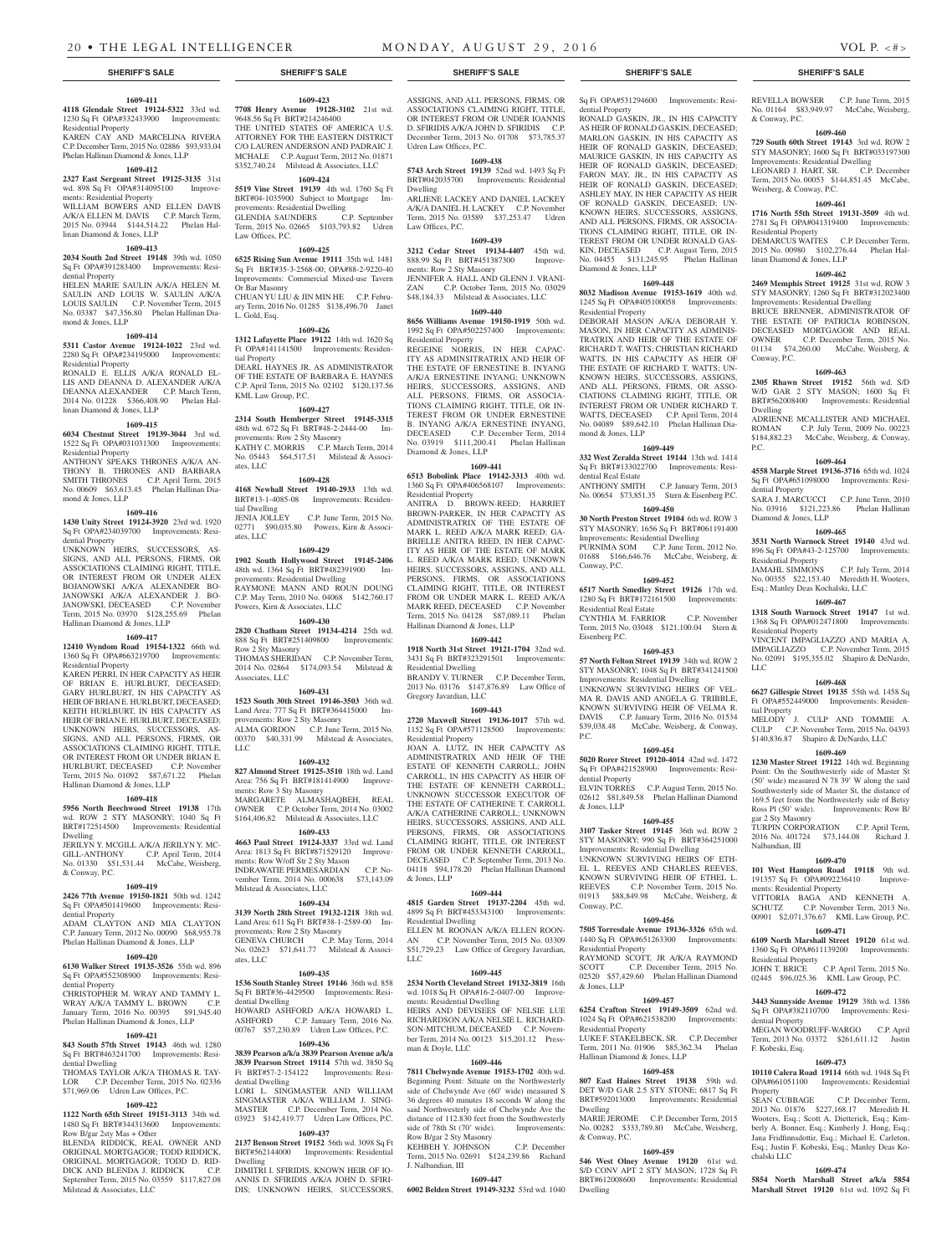HERSCHELL MILLER-PEOPLES C.P. June Term, 2013 No. 00820 \$167,808.56 Phelan Hallinan Diamond & Jones, LLP **1609-501 329 North 9th Street a/k/a 329 North 9th Street Unit A-8 19107-1409** 5th wd. 1560 Sq<br>Ft OPA#056296105 Improvements: Residen-

No. 03129 \$156,651.70 Phelan Hallinan

**1609-502 1930 Wilder Street 19146-4641** 36th wd. 980 Sq Ft OPA#363035500 Improvements: Resi-

DOROTHY R. FERGUSON C.P. January Term, 2015 No. 00349 \$57,105.54 Phelan

**1609-503 1844 Daly Street 19145-3716** 26th wd. 940 Sq Ft OPA#262240400 Improvements: Residen-

SCOTT K. ESPOSITO C.P. August Term, 2015 No. 02304 \$117,834.22 Phelan Hal-

**1609-504 1515 South 24th Street 19146-4132** 36th wd. 1536 Sq Ft BRT#364135100 Improvements:

SHARON WILSON, IN HER CAPACITY AS CO-ADMINISTRATOR AND HEIR OF THE ESTATE OF MARGARET J. WILSON AND COVISIA D. WILSON, IN HIS CAPACITY AS CO-ADMINISTRATOR AND HEIR OF THE ESTATE OF MARGARET J. WILSON C.P. November Term, 2015 No. 02920 \$46,052.93

**1609-505 5129 North Marvine Street 19141-2814** 49th wd. 1700 Sq Ft OPA#493085100 Improvements: Residential Property COURTNEY DEAN FISHER A/K/A COURT-NEY D. FISHER C.P. April Term, 2015 No. 00082 \$77,278.48 Phelan Hallinan Diamond

**1609-506 726 Kenilworth Avenue 19126** 49th wd. 13061 Sq Ft OPA#492076300 Subject to Mortgage Improvements: Improvement Area 3,763 Sq Ft PERRY C. FENNELL (DEC'D) AND GLORIA FENNELL, H/W C.P. September Term, 2007 No. 02153 \$1,390,814.24 plus interest A.

**1609-507 5608 North 12th Street 19141-4102** 49th wd. 1840 Sq Ft OPA#493138300 Subject to Mortgage Improvements: Residential UNKNOWN HEIRS, SUCCESSORS, AS-SIGNS, AND ALL PERSONS, FIRMS, OR ASSOCIATIONS CLAIMING RIGHT, TITLE, OR INTEREST FROM OR UNDER WILLIAM T. WARREN, DECEASED C.P. November Term, 2014 No. 00506 \$117,787.07 Michael

**1609-508 115 North 55th Street 19139-2502** 4th wd. 1209 Sq Ft OPA#041158000 Subject to Mort-

UNKNOWN HEIRS, SUCCESSORS, AS-SIGNS, AND ALL PERSONS, FIRMS, OR ASSOCIATIONS CLAIMING RIGHT, TITLE, OR INTEREST FROM OR UNDER CRAIG S. WHITE, DECEASED C.P. May Term, 2015 No. 01872 \$58,400.37 Michael J. Shavel,

**1609-509 415A Welsh Road 19115-1816** 58th wd. 11263 Sq Ft BRT#581001003 Improvements: Residential Dwelling CAREY BARNES A/K/A RYU-CAREY BARNES, INDIVIDUALLY AND IN HIS CA-PACITY AS TRUSTEE FOR BARNES LIVING TRUST DATE AUGUST 9, 2006 AND ANY AMENDMENTS THERETO 415A WELSH RD, PHILADELPHIA, PA, 19115 C.P. April Term, 2013 No. 01930 \$253,581.61 Powers,

**1609-512 34 North Salford Street 19139** 4th wd. 1102 Sq Ft BRT#042125500 Improvements: Resi-

ANDREA WHITEFIELD C.P. March Term, 2016 No. 00338 \$68,597.47 Martha E. Von Rosenstiel, Esq.; Heather Riloff, Esq.; Jeniece D.

**1609-514 948 East Carver Street 19141** 35th wd. 969 Sq Ft BRT#351244000 Improvements: Residen-

CHRISTINE T. ZIMMERMAN A/K/A CHRIS-TINE ZIMMERMAN C.P. December Term, 2015 No. 01171 \$97,316.47 Stern & Eisen-

**1609-515 113 North 52nd Street 19139** 44th wd. 2184 Sq Ft OPA#441126500 Improvements: Residential Property VANESSA R. SCOTT PUTMAN A/K/A VAN-ESSA R. PUTMAN C.P. April Term, 2016 No. 02401 \$22,430.35 Shapiro & DeNardo,

gage Improvements: Residential

Kirn & Associates, LLC

dential Dwelling

Davis, Esq.

tial Real Estate

berg P.C.

ments: Residential Property

tial Property

dential Property

tial Property

Diamond & Jones, LLP

Hallinan Diamond & Jones, LLP

linan Diamond & Jones, LLP

Residential Real Estate

Stern & Eisenberg P.C.

& Jones, LLP

Victor Meitner, Jr., Esq.

J. Shavel, Esq.

Esq.

Dwelling

Davis, Esq.

Mixed Use

A. Elia, Esq.

dential Dwelling

D. Davis, Esq.

dential Property

Nardo, LLC

tial Property

chalski, LLC

tial Dwelling

dential Property

Nardo, LLC

Real Estate

dential Real Estate

dential Real Estate

P.C.

P.C.

berg P.C.

ates, LLC

Esq.

Dwelling

berg, & Conway, P.C.

BRT#131219500

erdi, Esq.

**1609-531 5754 Haddington Street 19131**  BRT#043224600 Improvements: Residential

OLIVIA K. MYERS C.P. October Term, 2015 No. 03294 \$69,255.90 Martha E. Von Rosenstiel, Esq.; Heather Riloff, Esq.; Jeniece D.

**1609-532 1650 South Camac Street 19148** 39th wd. 1935 Sq Ft BRT#871183250 Improvements:

LOUIS DIFRANCO C.P. April Term, 2010 No. 4047 \$411,939.04 Weber Gallagher Simpson Stapleton Fires & Newby, LLP; Sarah

**1609-533 5136 North 5th Street 19120** 49th wd. 1766.25 Sq Ft BRT#492090000 Improvements: Resi-

ALEX MINH TRAM C.P. April Term, 2015 No. 03630 \$129,194.11 Martha E. Von Rosenstiel, Esq.; Heather Riloff, Esq.; Jeniece

**1609-534 7107 Horrocks Street 19149** 35th wd. 1669 Sq Ft BRT#542354400 Improvements: Resi-

ILISSA BRONENBERG C.P. August Term, 2015 No. 01963 \$89,244.31 Shapiro & De-

**1609-535 1204 Adams Avenue. 19124** 23rd wd. 2400 Sq Ft OPA#234009500 Improvements: Residen-

BENJAMIN BIRCH A/K/A BENJAMIN D. BIRCH; UNITED STATES OF AMERICA C.P. January Term, 2011 No. 01433 \$97,243.43 Meredith H. Wooters, Esq.; Manley Deas Ko-

**1609-536 252 Rochelle Avenue 19128** 21st wd. 1953 Sq Ft OPA#213007900 Improvements: Residen-

MATTHEW J. SMITH C.P. August Term, 2015 No. 00091 \$186,061.55 Joseph R. Lov-

**1609-537 4336 East Wayne Avenue 19140** 13th wd. 1020 Sq Ft OPA#131407200 Improvements: Resi-

KHINEESHA JOHNSON C.P. October Term, 2015 No. 01273 \$80,656.58 Shapiro & De-

**1609-538 3619 Edgemont Street 19134** 45th wd. 1453 Sq Ft OPA#451214114 Subject to Mortgage Improvements: Residential Dwelling JOHN C. RICKEY, JR. AND ELIZABETH M. RICKEY C.P. August Term, 2015 No. 001869 \$69,129.91 Joseph R. Loverdi, Esq. **1609-539 2092 65th Avenue 19138** 17th wd. 1272 Sq Ft BRT#171355500 Improvements: Residential

DONALD WHITE C.P. January Term, 2016 No. 00053 \$109,347.15 Stern & Eisenberg

**1609-540 2404 North 54th Street 19131** 52nd wd. 2337 Sq Ft BRT#522207400 Improvements: Resi-

DEBORAH MOORE C.P. August Term, 2004 No. 00600 \$134,299.00 Stern & Eisenberg

**1609-541 1530 South Vodges Street 19143** 51st wd. 800 Sq Ft BRT#514017600 Improvements: Resi-

RAMONA BOOKER C.P. January Term, 2016 No. 01005 \$65,126.36 Stern & Eisen-

**1609-542 613 Washington Avenue 19147-4825** 2nd wd. 640 Sq Ft BRT#021144300; PRCL#6S17-304 Improvements: Residential Dwelling LEE QUACH C.P. February Term, 2013 No. 00270 \$405,372.24 Powers, Kirn & Associ-

**1609-543 3919 North 17th Street 19140** 13th wd. Land Area: 1334 Sq Ft; Improvement Area: 1182 Sq Ft

SONJA HAMPTON AND PARIS JONES C.P. April Term, 2015 No. 03755 \$40115.63 plus continuing interest at the per diem rate of \$6.59 from April 28, 2015 Matthew A. Foley,

**1609-544 4735 Whitaker Avenue 19120** 42nd wd. ROW B/GAR 2 STY MASONRY; 1200 Sq Ft BRT#421565100 Improvements: Residential

REGINALD BATES C.P. December Term, 2012 No. 00967 \$64,421.76 McCabe, Weis-

**1609-545 6484 Matthews Street 19119** 22nd wd. ROW B/GAR 2 STY MASONRY; 1373 Sq Ft BRT#221290100 Improvements: Residential

### **SHERIFF'S SALE SHERIFF'S SALE SHERIFF'S SALE SHERIFF'S SALE SHERIFF'S SALE**

# OPA#612259000 Improvements: Residential

Property KENESHA L. JOHNSON C.P. March Term, 2012 No. 02628 \$84,399.87 Phelan Hallinan Diamond & Jones, LLP

#### **1609-475**

**1915 McClellan Street a/k/a 1915 Mc-Clellan Street 19145** 48th wd. 653 Sq Ft OPA#481017000 Improvements: Residential Property

# CHRISTOPHER KING C.P. November Term,

2011 No. 00269 \$102,199.16 Meredith H. Wooters, Esq.; Manley Deas Kochalski, LLC **1609-476**

**2020 South Frazier Street 19143** 51st wd. 930 Sq Ft OPA#514236700 Improvements: Resi-

dential Property<br>RONYA WILSON C.P. November Term, 2014 No. 00130 \$29,665.36 KML Law Group, P.C.

### **1609-477**

**912 Knorr Street 19111** 53rd wd. 5388 Sq Ft OPA#532116700 Improvements: Residential Property GERALDINE P. MORSE; UNITED STATES

OF AMERICA C.P. July Term, 2014 No. 00780 \$94,488.72 Meredith H. Wooters, Esq.; Manley Deas Kochalski, LLC

#### **1609-478**

**8532 Frontenac Street 19152** 56th wd. 3444 Sq Ft OPA#562361700 Improvements: Residential Property

JERRY LIDOVITCH AND JUNE G. LIDO-VITCH C.P. June Term, 2014 No. 03585 \$27,576.63 KML Law Group, P.C.

# **1609-479**

**1426 Unity Street 19124-3920** 23rd wd. 1952 Sq Ft OPA#234039600 Improvements: Residential Property

UNKNOWN HEIRS, SUCCESSORS, AS-SIGNS, AND ALL PERSONS, FIRMS, OR AS-SOCIATIONS CLAIMING RIGHT, TITLE, OR INTEREST FROM OR UNDER ALEXANDER BOJANOWSKI, DECEASED C.P. February Term, 2016 No. 02007 \$164,118.19 Phelan Hallinan Diamond & Jones, LLP

#### **1609-480**

**5905 West Thompson Street 19151** 34th wd. 1913 Sq Ft OPA#342010900 Improvements: Residential Property

BLAINE HARRIS C.P. January Term, 2016 No. 00023 \$72,321.35 KML Law Group, P.C.

#### **1609-481**

**4625 Locust Street 19139** 46th wd. Approximate size: 1605 Sq Ft OPA#46-1005600 Improvements: Residential Property

LACINNE HENDERSON AND FRANK AN-DREW WYATT, JR. AS ADMINISTRATORS OF THE ESTATE OF FRANK E. WYATT; LACINNE HENDERSON; FRANK ANDRE WYATT, JR.; UNITED STATES OF AMERICA C.P. May Term, 2012 No. 02181 \$198,301.75 Meredith H. Wooters, Esq.; Manley Deas Kochalski, LLC

#### **1609-482**

**6552 North Lambert Street 19138** 10th wd. 1209 Sq Ft OPA#102086400 Improvements: Residential Property LINDA PERRY C.P. January Term, 2016 No. 00663 \$39,982.99 KML Law Group, P.C.

# **1609-483**

**2542 South Carroll Street 19142-2113** 40th wd. 960 Sq Ft OPA#406108900 Improvements: Residential Property<br>REBECCA G. KARGBO REBECCA G. KARGBO C.P. November Term, 2015 No. 04608 \$74,604.83 Phelan

# **1609-484**

**2551 North 16th Street 19132** 16th wd. Approximate size: 900 Sq Ft OPA#161074700 Improvements: Residential Property UNKNOWN ADMINISTRATOR AND/OR HEIRS OF THE ESTATE OF SYLVIA GANZ C.P. January Term, 2015 No. 02455 \$60,288.40 Meredith H. Wooters, Esq.; Manley Deas Kochalski, LLC

#### **1609-485**

Hallinan Diamond & Jones, LLP

**1168 East Hortter Street 19150-3105** 50th wd. 1100 Sq Ft OPA#502340900 Improvements: Residential Property RAYMOND C. HEIM A/K/A RAYMOND

HEIM C.P. September Term, 2014 No. 04660 \$114,580.10 Phelan Hallinan Diamond & Jones, LLP

#### **1609-486 7508 Manti Street 19128** 21st wd. 4477 Sq Ft

OPA#212447700 Improvements: Residential Dwelling<br>LISA BENNETT C.P. January Term, 2016 No. 02685 \$280,742.70 Joseph R. Loverdi, Esq.

#### **1609-487**

**241 North Creighton Street 19139** 44th wd. 945 Sq Ft BRT#441121900 Improvements: Residential Dwelling

KAREN SCHULLERE C.P. February Term, 2016 No. 00322 \$45,690.71 Martha E. Von Rosenstiel, Esq.; Heather Riloff, Esq.; Jeniece D. Davis, Esq.

**1609-488**

**421 West School House Lane, Unit 8 19144**  12th wd. 1280 Sq Ft OPA#124078024 Improvements: Row 2 Sty Masonry KENNETH E. HYMAN AND VERESTA B. JOHNSON A/K/A VERESTA B. HY-MAN C.P. November Term, 2015 No. 02270 \$139,407.72 Richard M. Squire & Associates, LLC

#### **1609-489**

**3344 North Bouvier Street 19140** 11th wd. 1130 Sq Ft OPA#112243800 Improvements: Residential Property ALONZO GRANT AND SHIRLEY GRANT C.P. February Term, 2015 No. 01396 \$38,699.91 Justin F. Kobeski, Esq.; Manley Deas Kochalski LLC

#### **1609-490**

**1314 Fillmore Street 19124** 23rd wd. Approximate size: 1373 Sq Ft OPA#234111400 Improvements: Residential Property SHARMAINE L. BOSKET-MCCULLOUGH AND WAYNE G. MCCULLOUGH C.P. March Term, 2013 No. 01656 \$47,268.63

Justin F. Kobeski, Esq.; Manley Deas Kochalski LLC **1609-491**

**6408 North Park Avenue 19126-3634** 49th wd. 2600 Sq Ft OPA#493243210 Improvements: Residential Property HASHEEM BASIL AND ALIYA BASIL A/K/A ALIYA TASHA BASIL C.P. September Term, 2012 No. 00858 \$352,671.87 Phelan Hallinan Diamond & Jones, LLP

#### **1609-492**

**5120 North Marvine Street 19141-2815** 49th wd. 1700 Sq Ft OPA#493097700 Improvements: Residential Property RICHARD NEWSOME, INDIVIDUALLY AND IN HIS CAPACITY AS HEIR OF LERVE NEWSOME, DECEASED; THE UNKNOWN HEIRS, DEVISEES, AND PERSONAL REP-RESENTATIVES OF LERVE NEWSOME; DWIGHT NEWSOME, IN CAPACITY AS HEIR OF LERVE NEWSOME, DECEASED; JAMIE NEWSOME, IN CAPACITY AS HEIR OF LERVE NEWSOME, DECEASED; SHEI-LA NEWSOME, IN CAPACITY AS HEIR OF LERVE NEWSOME, DECEASED; JUANITA NEWSOME, IN CAPACITY AS HEIR OF LE-RVE NEWSOME, DECEASED; LATHASA NEWSOME, IN CAPACITY AS HEIR OF LERVE NEWSOME, DECEASED; CHERYL NEWSOME, IN CAPACITY AS HEIR OF LE-RVE NEWSOME, DECEASED C.P. March Term, 2011 No. 01898 \$89,635.71 Phelan Hallinan Diamond & Jones, LLP

#### **1609-493**

**6609 North Opal Street a/k/a 6609 Opal Street 19138** 10th wd. 1358 Sq Ft OPA#102043300 Improvements: Residential Property GENEVA MCDANIEL C.P. August Term, 2013 No. 00385 \$89,702.10 KML Law Group, P.C.

#### **1609-494**

**2226 Winton Street 19145** 48th wd. 658 Sq Ft OPA#482098200 Improvements: Residential **Property** PAMELA BONAPARTE C.P. August Term, 2015 No. 01636 \$16,324.23 KML Law Group, P.C.

**1609-495**

**248 East Haines Street 19144-5701** 59th wd. 1894 Sq Ft OPA#591155200 Improvements: Residential Property DONNELL COPELAND C.P. January Term, 2015 No. 00702 \$56,505.61 Phelan Hallinan Diamond & Jones, LLP

#### **1609-496**

**4774 Loring Street 19136-4107** 65th wd. 1260 Sq Ft OPA#651028500 Improvements: Residential Property SHIRLEE E. COUNTS-CONNOR AND DA-VID CONNOR C.P. January Term, 2016 No. 00391 \$166,334.02 Phelan Hallinan Diamond & Jones, LLP

#### **1609-497**

**1940 East Pike Street 19124-4432** 45th wd. 1080 Sq Ft OPA#452217000 Improvements: Residential Property MADALYN GONZALEZ AND ROBIN R. WADDY C.P. January Term, 2016 No. 03055 \$106,455.86 Phelan Hallinan Diamond & Jones, LLP

#### **1609-498**

**214 Louis Court a/k/a 214 Louis Court Unit: J214 19114-3200** 88th wd. 1248 Sq Ft OPA#888570628 Improvements: Residential Property<br>MARK LUNSK C.P. December Term, 2015 No. 00591 \$122,376.11 Phelan Hallinan Diamond & Jones, LLP

#### **1609-499**

**2900 South 15th Street 19145-4917** 26th wd. 1760 Sq Ft OPA#261174100 Improvements: Residential Property C.P. March Term, 2015 No. 00556 \$185,190.57 Phelan Hallinan Diamond & Jones, LLP

#### **1609-500**

**2516 South Hancock Street 19148-4724** 39th LLC

C.P. December Term, 2012

# wd. 1750 Sq Ft OPA#391264936 Improve-

**2648 South 12th Street 19148** 39th wd. 821.28 Sq Ft BRT#394254300 Improvements: Residential Dwelling LISA COLANCECCO AND ANTHONY COL-ANCECCO C.P. July Term, 2015 No. 01897 \$187,196.96 Powers, Kirn & Associates, LLC

**1609-516**

# **1609-517**

**6042 Wissahickon Avenue 19144** 21st wd. 3600 Sq Ft BRT#213260700 Improvements: Residential Real Estate GUMLAN DUNCAN C.P. May Term, 2013 No. 00171 \$156,560.35 Stern & Eisenberg P.C.

# **1609-518**

**421 Spruce Street 19106-3706** 5th wd. Land Area: 2040 Sq Ft BRT#05-1-1408-00 Improvements: Row W/gar 3 Sty Masonry JEROME I. ROSENSTOCK; FRAN ROSEN-STOCK; THE UNITED STATES OF AMER-ICA C/O THE U.S. ATTORNEY FOR THE EASTERN DISTRICT C.P. March Term,<br>2010 No. 00796 \$989,336.37 Milstead &<br>Associates, LLC

# **1609-519**

**65 West Sharpnack Street 19119** 22nd wd. 2422.4 Sq Ft BRT#22-3-043200 Improve-ments: Residential Dwelling GARRY VOLTAIRE C.P. October Term,<br>2015 No. 03575 \$177,312.42 Powers, Kirn<br>& Associates, LLC

#### **1609-520**

**4316 Loring Street 19136-3928** 41st wd. 1082 Sq Ft BRT#412168000 Improvements: Row B/gar 2 Sty Masonry GEORGIANNA LANDIS AND WILLIAM M. LANDIS C.P. December Term, 2014 No. 02937 \$112,855.38 Milstead & Associates, LLC

### **1609-521**

**1912 South Bancroft Street 19145** 48th wd. 2288 Sq Ft BRT#882967980 Improvements: Residential Real Estate HIEN VU C.P. January Term, 2016 No. 03243 \$108,608.67 Stern & Eisenberg P.C.

# **1609-522**

**7219 Kindred Street 19149-1125** 54th wd. 1539 Sq Ft BRT#542293000 Improvements: Residential Dwelling RONALD S. KLING AND CHRISTINE KLING A/K/A CHRISTINE M. KLING C.P. June Term, 2015 No. 01324 \$94,732.38 Law Office of Gregory Javardian, LLC

#### **1609-523 4265 North Darien Street 19140-2220** 43rd

wd. 593 Sq Ft BRT#433377200 Improvements: Residential Dwelling SIMON GORDON C.P. July Term, 2015 No. 01221 \$23,255.71 Law Office of Gregory Javardian, LLC

#### **1609-524**

**2508 West Silver Street 19132** Row 2 Sty Masonry BRT#281398401 Improvements: Residential/residential Mixed-use WILHELMINA D. MATTHEWS C.P. January Term, 2014 No. 02901 \$37,183.35 Alicia M. Sandoval, Esq.

#### **1609-525**

**2319 South Hemberger Street 19145-3314**  48th wd. 1120 Sq Ft BRT#41S11-65; PRCL#48- 2235800 Improvements: Residential Dwelling VERNON YOUNG C.P. March Term, 2015 No. 02243 \$80,717.96 Powers, Kirn & As-sociates, LLC

**1609-526 2150 Benson Street 19152-2404** 56th wd. (Formerly 57th wd.) 3135 Sq Ft BRT#56-2-1325-00; PRCL#154 N 18-88 Improvements: Residential Dwelling

tial Dwelling JEANNE MARIE LORMEUS C.P. June Term, 2015 No. 04499 \$181,291.54 Powers, Kirn & Associates, LLC

#### **1609-527**

**3275 East Thompson Street 19134** 45th wd. 945 Sq Ft BRT#451231200 Improvements: Residential Real Estate STANLEY M. FURLONG AND VERONICA SIMMONS C.P. September Term, 2014 No. 03544 \$184,690.39 Stern & Eisenberg P.C.

### **1609-528 6459 Upland Street 19142** 40th wd. 700 Sq Ft

BRT#401297500 Improvements: Residential Dwelling ANDREA WHITEFIELD C.P. February Term, 2016 No. 01399 \$61,270.86 Martha E. Von Rosenstiel, Esq.; Heather Riloff, Esq.; Jeniece D. Davis, Esq.

### **1609-529**

**5228 Osage Avenue 19143** 60th wd. (formerly the 46th wd.) 1140 Sq Ft BRT#602138200 Improvements: Residential Real Estate C.P. April Term, 2016 No. 01900 \$60,794.80 Stern & Eisenberg P.C.

Sq Ft BRT#21-2-3245-00; PRCL#93 N-24-25 Improvements: Residential Dwelling<br>ROBERT W. STIMMLER C.P. April Term, ROBERT W. STIMMLER C.P. April Term, 2015 No. 03015 \$144,382.86 Powers, Kirn

#### **1609-530 208 Overlook Road 19128** 21st wd. 1210.63

& Associates, LLC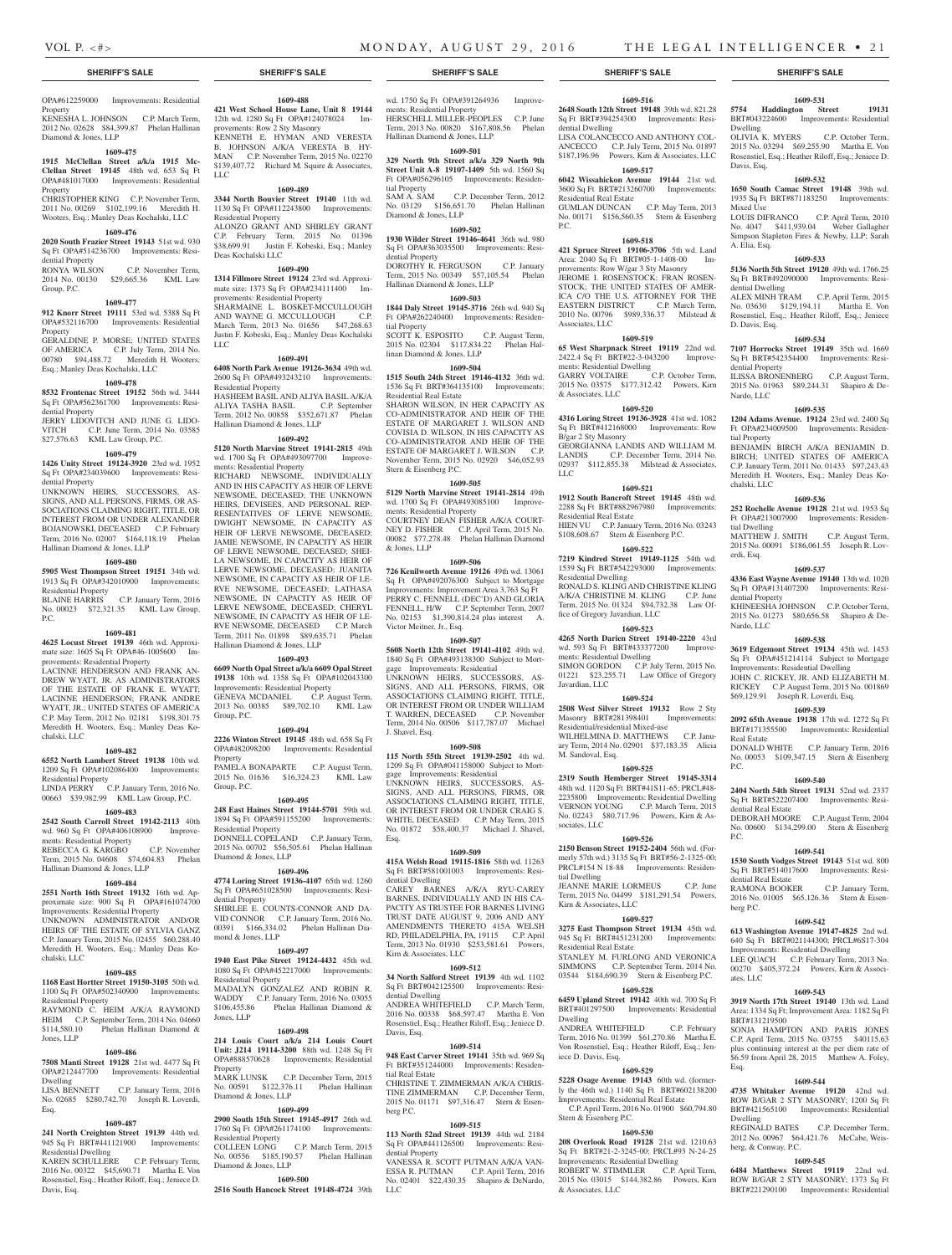# Dwelling

MAXIMILIAN WIGGINS, SURVIVING HEIR OF MARILYN M. TRAPP, DECEASED MORTGAGOR AND REAL OWNER; MAU-RICE CRUMP, KNOWN SURVIVING HEIR OF MARILYN M. TRAPP, DECEASED MORTGAGOR AND REAL OWNER; TA-LINA WIGGINS, KNOWN SURVIVING HEIR OF MARILYN M. TRAPP, DECEASED MORTGAGOR AND REAL OWNER; SHAWN WIGGINS, KNOWN SURVIVING HEIR OF MARILYN M. TRAPP, DECEASED MORTGAGOR AND REAL OWNER; BAR-BARA WIGGINS, KNOWN SURVIVING HEIR OF MARILYN M. TRAPP, DECEASED MORTGAGOR AND REAL OWNER; FRED-DIE WIGGINS, SR., KNOWN SURVIVING HEIR OF MARILYN M. TRAPP, DECEASED MORTGAGOR AND REAL OWNER; UN-KNOWN SURVIVING HEIRS OF MARI-LYN M. TRAPP, DECEASED MORTGAGOR AND REAL OWNER; MICHAEL CRUMP, KNOWN SURVIVING HEIR OF MARILYN M. TRAPP, DECEASED MORTGAGOR AND REAL OWNER; GERALD CRUMP, KNOWN SURVIVING HEIR OF MARILYN M. TRAPP, DECEASED MORTGAGOR AND REAL OWNER; TANYA HARRIS, KNOWN SURVIVING HEIR OF MARILYN M. TRAPP, DECEASED MORTGAGOR AND REAL OWNER; MARKEL CRUMP-FOSTER, KNOWN SURVIVING HEIR OF MARILYN M. TRAPP, DECEASED MORTGAGOR AND REAL OWNER; LAWRENCE WIGGINS, JR., KNOWN SURVIVING HEIR OF MARILYN M. TRAPP, DECEASED MORTGAGOR AND REAL OWNER; TROY CRUMP, KNOWN SURVIVING HEIR OF MARILYN M. TRAPP, DECEASED MORTGAGOR AND REAL OWNER C.P. April Term, 2015 No. 01725 \$132,473.40 McCabe, Weisberg, & Conway, P.C.

#### **1609-546**

**1628 South 54th Street 19143** 51st wd. (formerly 40th wd.) ROW 2 STY MASONRY; 1140 Sq Ft BRT#514155100 Improvements: Residential Dwelling

UNKNOWN SURVIVING HEIRS OF EDNA JONES; DEBRA D. JONES, KNOWN SUR-VIVING HEIR OF EDNA JONES; SANDRA CHIN, KNOWN SURVIVING HEIR OF EDNA JONES C.P. December Term, 2015 No. 01333 \$70,760.57 McCabe, Weisberg, & Conway, P.C.

#### **1609-547**

**3307 Englewood Street 19149** 55th wd. ROW CONV/APT 2 STY MASON; 1600 Sq Ft BRT#551499600 Improvements: Residential Dwelling

HIEN K. NGUYEN A/K/A HIEN NGUYEN AND CUNG NGUYEN C.P. October Term, 2015 No. 03025 \$120,275.90 McCabe, Weisberg, & Conway, P.C.

#### **1609-548**

**5007 Overbrook Avenue 19131** 52nd wd. DET W/GAR 2.5 STY STONE; 2665 Sq Ft BRT#521207000 Improvements: Residential Dwelling

NANCY H. CHRISTIAN, ADMINISTRATOR OF THE ESTATE OF DOUGLAS C. HOW-ELL, DECEASED MORTGAGOR AND REAL OWNER C.P. January Term, 2014 No. 02494 \$233,372.66 McCabe, Weisberg, & Conway, P.C.

#### **1609-549**

**7927 Woolston Avenue 19150** 50th wd. ROW B/GAR 2 STY MASONRY; 1164 Sq Ft BRT#502069700 Improvements: Residential Dwelling

RONALD K. SERVANCE, KNOWN SUR-VIVING HEIR OF WESLEY SERVANCE, DECEASED MORTGAGOR AND REAL OWNER; CAROLYN WASHINGTON A/K/A CAROLYN C. SERVANCE, KNOWN SUR-VIVING HEIRS OF WESLEY SERVANCE, DECEASED MORTGAGOR AND REAL OWNER; ROBERT K. SERVANCE, KNOWN SURVIVING HEIRS OF WESLEY SER-VANCE, DECEASED MORTGAGOR AND REAL OWNER; RASHIDA SERVANCE, KNOWN SURVIVING HEIR OF WESLEY SERVANCE, DECEASED MORTGAGOR AND REAL OWNER; UNKNOWN SURVIV-ING HEIRS OF WESLEY SERVANCE, DE-CEASED MORTGAGOR AND REAL OWNER C.P. July Term, 2015 No. 01900 \$66,307.81 McCabe, Weisberg, & Conway, P.C.

#### **1609-550**

**6127 Locust Street 19139** 3rd wd. ROW 2 STY MASONRY; 1410 Sq Ft BRT#031088600

Improvements: Residential Dwelling PATRICIA A. JACOBS, KNOWN SURVIVING HEIR OF WILLIAM P. COOLEY; PERRY G. COOLEY, SR, KNOWN SURVIVING HEIR OF WILLIAM P. COOLEY; UNKNOWN SUR-VIVING HEIRS OF WILLIAM P. COOLEY; MICHAEL R. COOLEY, SR., KNOWN SUR-VIVING HEIR OF WILLIAM P. COOLEY; DENISE M. CARTER, KNOWN SURVIVING HEIR OF WILLIAM P. COOLEY C.P. December Term, 2015. No. 02984 \$69,466.84 McCabe, Weisberg, & Conway, P.C.

# **1609-551**

**4838 Aspen Street 19139** 44th wd. ROW

B/GAR 2 STY MASONRY; 1280 Sq Ft BRT#441243800 Improvements: Residential Dwelling

RASHEED WILLIAMS C.P. September Term, 2013 No. 00942 \$63,140.67 McCabe, Weisberg, & Conway, P.C.

# **1609-552**

**1933 West Bristol Street 19140** 13th wd. 985 Sq Ft BRT#13-1347300 Improvements: Residential Dwelling ANDREW FENNELL AND ANNIE B., HIS WIFE, AS TENANTS BY THE ENTIRETIES C.P. October Term, 2014 No. 02473 \$54,705.93

# **1609-554**

**1816 West Girard Avenue 19130-1516** 47th wd. 2595 Sq Ft OPA#471023200 Improvements: Residential Property ADAM J. RODGERS C.P. July Term, 2013 No. 02226 \$345,497.07 Phelan Hallinan Diamond & Jones, LLP

### **1609-555**

Udren Law Offices, P.C.

Group, P.C.

**650 South 59th Street 19143** 3rd wd. 1264 Sq Ft OPA#032202900 Improvements: Residential Property SHAWNA N. WILLIS C.P. March Term, 2016 No. 02268 \$52,655.11 KML Law

# **1609-556**

**5201 West Berks Street a/k/a 5201 Berks Street 19131-3206** 52nd wd. 1664 Sq Ft OPA#521112400 Improvements: Residential Property GERALD THOMPSON C.P. April Term,

2013 No. 03271 \$160,307.79 Phelan Hallinan Diamond & Jones, LLP

# **1609-557**

**7221 Forrest Avenue 19138** 50th wd. 1527 Sq Ft BRT#501006400 Improvements: Residential Dwelling

DANIELLE GATES, KNOWN HEIR OF EM-ILY GATES; ESTATE OF EMILY GATES; JOSEPH GATES, AS KNOWN HEIR AND AS PERSONAL REPRESENTATIVE OF THE ESTATE OF EMILY GATES; UNKNOWN HEIRS, SUCCESSORS, ASSIGNS, AND ALL PERSONS, FIRMS, OR ASSOCIATIONS CLAIMING RIGHT, TITLE, OR INTEREST FROM OR UNDER EMILY GATES C.P. March Term, 2016 No. 00480 \$121,601.83 Udren Law Offices, P.C.

#### **1609-558**

**521 East Brinton Street 19144-1004** 59th wd. 1920 Sq Ft PRCL#592172800 Improvements: Residential Property KEMAL MOISE C.P. June Term, 2013 No.<br>00565 \$181,889.04 Phelan Hallinan Dia-Phelan Hallinan Diamond & Jones, LLP

#### **1609-559**

**57 North 53rd Street 19139** 44th wd. 1302 Sq Ft OPA#441162900 Improvements: Residential Property DEIRDRA PURYEAR C.P. January Term,

2012 No. 03023 \$50,707.71 Meredith H. Wooters, Esq.; Manley Deas Kochalski, LLC **1609-560 520 East Thelma Street a/k/a 520 Thelma Street 19120** 42nd wd. 1050 Sq Ft OPA#421031100 Improvements: Residential Property ARON GERSHKOVICH, LYUBOV GERSH-

KOVICH AND STELLA GERSHKOV-ICH C.P. February Term, 2016 No. 04809 \$53,345.39 KML Law Group, P.C. **1609-561**

**400-16 South 2nd Street, Unit 404B 19147- 1608** 88th wd. 639 Sq Ft OPA#888030310 Improvements: Condominium TERO SUOMINEN C.P. December Term, 2015 No. 01854 \$242,429.69 Phelan Hal-

#### **1609-562**

linan Diamond & Jones, LLP

**68 East Slocum Street 19119** 22nd wd. 1498 Sq Ft BRT#222044900 Improvements: Residential Dwelling ELAINE A. SMITH C.P. April Term, 2016

No. 02342 \$206,962.70 Udren Law Offices,  $PC$ 

# **1609-563**

**6504 Rising Sun Avenue 19111** 35th wd. Approximately 1575 Sq Ft of land (approximately 2547 Sq Ft of improvement area) OPA#871164250; BRT#35-3-241700 Subject to Mortgage Improvements: Commercial/apartment Building

CHERYL ANN BROOKS-BROWN A/K/A CHERYL A. BROOKS BROWN A/K/A CHER-<br>YL BROOKS-BROWN C.P. September YL BROOKS-BROWN Term, 2015 No. 03447 \$155,791.76 plus interest and costs Michael J. Barrie, Esq.; Jennifer R. Hoover, Esq.; Benesch, Friedlander, Coplan & Aronoff LLP

#### **1609-564**

**3333 Elliston Circle 19114-1205** 66th wd. 1001 Sq Ft OPA#661160300 Improvements: Residential Property

YOUNG JA WOO AND KIL CHANG WOO C.P. November Term, 2010 No. 01048 \$92,533.40 Phelan Hallinan Diamond & Jones, LLP

#### **1609-565**

**209 West Chestnut Hill Avenue 19118** 9th wd. Approximately 278,784 Sq Ft of land (approximately 16,581 Sq Ft of improvement area) BRT#09-2-2270-00; BRT#88-6-0855-00; BRT#77-5-1110-00 Subject to Mortgage Improvements: Commercial Building GREYLOCK HOLDINGS, LLC C.P. September Term, 2015 No. 00796 \$1152554.84 plus interest at the rate of \$198.31 per diem from and after August 31, 2015 and costs Michael J. Barrie, Esq.; Jennifer R. Hoover, Esq.; Benesch, Friedlander, Coplan & Aronoff LLP

#### **1609-566**

**1116 McKean Street 19148** 39th wd. (formerly part of the 1st wd.) 1200 Sq Ft BRT#394008700;<br>PRCL#16S9-91 Improvements: Residential Improvements: Residential Dwelling

ANTHONY MASSI C.P. May Term, 2015 No. 02697 \$193,232.29 Powers, Kirn & Associates, LLC

#### **1609-567**

**4742 Hazel Avenue 19143** 46th wd. 2205 Sq Ft BRT#461068100 Improvements: Residential Real Estate

HATIM MUKHEF, INDIVIDUALLY AND AS ATTORNEY-IN-FACT FOR MOHAMMED NAJAWI A/K/A MOHAMMED A. NAJAWI; SHIREEN SHAIKH MALIK A/K/A SHIREEN MALIK; MOHAMMED NAJAWI A/K/A MO-HAMMED A. NAJAWI AND ABDUL MA-LIK C.P. September Term, 2014 No. 00945 \$317,559.54 Stern & Eisenberg P.C.

#### **1609-568**

**313 West Salaignac Street a/k/a 313 Salaignac Street 19128** 21st wd. 1625 Sq Ft OPA#212002100 Improvements: Residential Property

MARIANNE JAKOBY, SOLELY IN HER CA-PACITY AS HEIR OF MADELINE MARGA-RET WACK, DECEASED C.P. March Term, 2016 No. 00992 \$116,724.63 KML Law Group, P.C.

#### **1609-569**

**4235 North Fairhill Street 19140** 43rd wd. 1058 Sq Ft OPA#433247200 Improvements: Residential Property MONSERRATE CRUZ AND CARLOS FLORES C.P. December Term, 2015 No. 01251 \$44,283.62 Justin F. Kobeski, Esq.; Manley Deas Kochalski LLC

**1609-570**

**8744 Glenloch Street 19136** 65th wd. 1610 Sq Ft OPA#652270000 Improvements: Residential Property MAJOR NWANKWO AND UGOCHI

NWANKWO C.P. May Term, 2014 No. 02374 \$118,891.95 Meredith H. Wooters, Esq.; Manley Deas Kochalski LLC

#### **1609-571**

**6045 North Front Street 19120** 61st wd. 1952 Sq Ft OPA#612481600 Improvements: Residential Property

CHESNELL P. MACK AS ADMINISTRATRIX OF THE ESTATE OF YVONNE A. JONES, DE-CEASED C.P. October Term, 2015 No. 01303 \$95,844.42 KML Law Group, P.C.

#### **1609-572**

**1830 Glenifer Street 19141** 17th wd. 1124 Sq Ft OPA#171016200 Improvements: Residential Property

ALFONZO COLTER, JR., SOLELY IN HIS CAPACITY AS HEIR OF ALFONZO COL-TER, DECEASED; DIANE HICKS, SOLELY IN HER CAPACITY AS HEIR OF ALFONZO COLTER, DECEASED C.P. February Term, 2016 No. 01087 \$73,797.93 KML Law Group, P.C.

#### **1609-573**

**1538 North 61st Street 19151** 34th wd. 1470 Sq Ft BRT#34-2-259700 Improvements: Residential Dwelling<br>MICHAEL GRAVES C.P. April Term, 2014

No. 04083 \$48,983.16 Udren Law Offices, P.C. **1609-574**

**7437 Rising Sun Avenue 19111-3634** 46th wd. on Southeasterly side of Rising Sun Ave; Front: 42'8-3/8"; Depth: Irregular OPA#561005500 Improvements: Single Family Residence WALTER M. MARTIN, JR. AND ROBIN M.

MARTIN A/K/A ROBIN M. HOWELLS-MAR-<br>TIN C.P. February Term, 2015 No. 01798 C.P. February Term, 2015 No. 01798 \$115,892.53 Stephen M. Hladik, Esq.

# **1609-575**

**533 Levick Street 19111-5735** 35th wd. 3475 Sq Ft BRT#353043705 Improvements: Residential Dwelling TIMOTHY W. MORLEY C.P. November Term, 2015 No. 03308 \$102,707.15 Law Office of Gregory Javardian, LLC

#### **1609-576**

**439 South 46th Street 19143-2142** 46th wd. 3190 Sq Ft BRT#461168100 Improvements: Residential Dwelling

DAVID A. KERN C.P. April Term, 2015 No. 01622 \$120,142.43 Law Office of Gregory Javardian, LLC

# **1609-577**

**6128 Morton Street 19144-1043** 59th wd.

#### **SHERIFF'S SALE SHERIFF'S SALE SHERIFF'S SALE SHERIFF'S SALE SHERIFF'S SALE**

2065 Sq Ft BRT#592200600 Improvements: Residential Dwelling ALBERTA WATKINS-WILLIAMS AS PER-SONAL REPRESENTATIVE OF COR-BITT BANKS A/K/A CORBITT DEWEY<br>BANKS C.P. December Term. 2015 No. C.P. December Term, 2015 No. 00716 \$155,638.37 Law Office of Gregory Javardian, LLC

JESSICA D. MAYA C.P. September Term, 2015 No. 00593 \$73,383.63 Udren Law

**1609-592 5022 James Street 19137-1219** 45th wd. on Northerly side of James St; Front: Irregular, Depth: Irregular OPA#453410200 Subject to Mortgage Improvements: Single Family Resi-

JOSEPH SCHWEIBINZ C.P. June Term, 2015 No. 02945 \$74,783.79 Stephen M.

**1609-593 2622 Island Avenue 19153** 40th wd. 1792.80 Sq Ft BRT#40-5-750300 Improvements:

LORNELL MORRIS, JR. C.P. May Term, 2010 No. 02662 \$127,578.63 Udren Law

**1609-594 3018 Fairdale Road 19154** 66th wd. 1890 Sq Ft BRT#66-3019800 Improvements: Resi-

CHARLES H. KIEFREIDER AND KATH-LEEN KIEFREIDER C.P. January Term, 2016 No. 01831 \$119,510.81 Udren Law

**1609-595 6023 Market Street 19139** 1440 Sq Ft OPA#34-1-0012-00 Improvements: Row

2015 No. 02638 \$139,305.88 plus interest through the date of the sheriff's sale plus costs

**1609-596 5112 Hazel Avenue 19143-1513** 46th wd. 2592 Sq Ft OPA#462028000 Improvements: Resi-

2015 No. 02949 \$211,377.02 Phelan Hal-

**1609-598 4245 Tackawanna Street 19124** 23rd wd. 924 Sq Ft OPA#232344400 Improvements: Resi-

CHRISTINA ORTIZ C.P. January Term, 2016 No. 01730 \$57,950.35 Shapiro & DeNardo,

**1609-599 1915 South Bonsall Street 19145** 48th wd. Land Area: 756 Sq Ft; Improvement Area: 896 Sq Ft OPA#482271800 Improvements: Rm1:

MELINDA BROWN C.P. February Term, 2016 No. 04907 \$44,650.07 plus interest to date of sale Robert J. Wilson, Esq., Wilson

**1609-600 302 West Ruscomb Street 19120-3820** 42nd wd. 1440 Sq Ft OPA#422154800 Improve-

ZACARIAS LIRIANO C.P. February Term, 2015 No. 01402 \$105,757.52 Phelan Hal-

**1609-601 2446 Turner Street 19121-2922** 29th wd. 1346 Sq Ft OPA#291238500 Improvements: Resi-

2015 No. 02304 \$19,692.30 Phelan Hallinan

**1609-602 6413 Morris Park Road 19151** 34th wd. 1998 Sq Ft OPA#344103100 Improvements: Resi-

THERESA R. MARLEY C.P. April Term, 2016 No. 00879 \$165,496.77 Shapiro &

**1609-603 2908 Rorer Street 19134** 7th wd. 952 Sq Ft OPA#071520800 Improvements: Residential

UNKNOWN HEIRS, SUCCESSORS, AS-SIGNS, AND ALL PERSONS, FIRMS, OR ASSOCIATIONS CLAIMING RIGHT, TITLE, OR INTEREST FROM OR UNDER ESPER-ANZA CRUZ, DECEASED; DAVID RIVERA, KNOWN HEIR OF ESPERANZA CRUZ, DE-CEASED; ANIBAL RODRIGUEZ, KNOWN HEIR OF ESPERANZA CRUZ, DECEASED; ANGELO RODRIGUEZ, KNOWN HEIR OF ESPERANZA CRUZ, DECEASED C.P. June Term, 2015 No. 03019 \$23,406.87 Shapiro

**1609-604 7905 Fox Run Lane 19111-2640** 62nd wd. on Southerly side of Fox Run Ln; Front: Irregular; Depth: Irregular OPA#631179803 Improve-

JOE BARRETO AND BETSY D. DELGADO C.P. July Term, 2009 No. 03442 \$312,982.79

**1609-605 6000 Frontenac Street 19149** 53rd wd. 1852 Sq Ft OPA#531263400 Improvements: Resi-

JOHN DRESS AND LISA DRESS C.P. April Term, 2016 No. 03173 \$124,698.14 KML

ments: Single Family Residence

Stephen M. Hladik, Esq.

dential Property

Law Group, P.C.

C.P. November Term,

Residential/ Residential Mixed-use

ments: Residential Property

linan Diamond & Jones, LLP

dential Property<br>MYRLINE TIBOIS

dential Property

DeNardo, LLC

& DeNardo, LLC

Property

Diamond & Jones, LLP

Improvements: Row

C.P. December Term,

C.P. December Term,

Offices, P.C.

dence

Hladik, Esq.

Offices, P.C.

dential Dwelling

Offices, P.C.

Conv/apt 2sty Masonry

William J. Levant, Esq.

dential Property<br>CLAIRE BOWERS

dential Property

LLC

Law Firm

linan Diamond & Jones, LLP

Residential Dwelling

#### **1609-578 5306 Tabor Avenue 19120** 35th wd. 1800 Sq Ft

BRT#351325000 Improvements: Residential Dwelling IRENE HANG AND HUE TRAM C.P. December Term, 2015 No. 02140 \$112,486.30 Law Office of Gregory Javardian, LLC

# **1609-579**

**3413 E Street 19134-1101** 33rd wd. 743 Sq Ft BRT#331252500 Subject to Mortgage Improvements: Residential Dwelling<br>MANUEL ORTIZ C.P. November Term MANUEL ORTIZ C.P. November Term, 2015 No. 02602 \$39,069.44 Law Office of Gregory Javardian, LLC

#### **1609-580**

**907 South 55th Street 19143-4005** 51st wd. 1220 Sq Ft BRT#513010400 Improvements: Residential Dwelling

FERDINAND VENYRIS AND LORETTA VENYRIS C.P. November Term, 2015 No. 03199 \$48,180.47 Law Office of Gregory Javardian, LLC

#### **1609-581 6304 Ditman Street 19135-3202** 41st wd. 1283

Sq Ft BRT#411218700 Improvements: Residential Dwelling JOHN H. GALLAGHER, III C.P. April Term, 2015 No. 01626 \$94,825.83 Law Office of

Gregory Javardian, LLC **1609-582 244 West Somerville Avenue 19120-3221** 

42nd wd. on Southerly side of Somerville Ave; Front: 20'3/8"; Depth: 110' OPA#422272600 Improvements: Single Family Residence QASIM EDWARDS AND TOREY ED-<br>WARDS C.P. December Term, 2015 No.

01935 \$98,836.59 Stephen M. Hladik,

**1609-583 7704 Delphi Place 19153-1713** 40th wd. on Northeasterly side of Delphi Pl; Front: 100'; Depth 83' OPA#405857300 Improvements:

EARTHA A. CARSON C.P. February Term, 2015 No. 01942 \$155,390.42 Thomas M.

**1609-585 2117 Simon Street 19124-2020** 41st wd. 816 Sq Ft OPA#411021700 Improvements: Resi-

JOHANNIE RODRIGUEZ C.P. January Term, 2016 No. 01209 \$67,334.36 Phelan

**1609-586 3252 Emery Street 19134-5927** 25th wd. 782 Sq Ft OPA#451165500 Improvements: Resi-

JACK LEPKOWSKI A/K/A JACEK LEP-KOWSKI, IN HIS CAPACITY AS HEIR OF KAZIMIERZ LEPKOWSKI, DECEASED; UN-KNOWN HEIRS, SUCCESSORS, ASSIGNS, AND ALL PERSONS, FIRMS, OR ASSO-CIATIONS CLAIMING RIGHT, TITLE, OR INTEREST FROM OR UNDER KAZIMIERZ<br>LEPKOWSKI, DECEASED C.P. October

Term, 2015 No. 03293 \$73,704.94 Phelan

**1609-587 902 Emily Street 19148-2304** 39th wd. 896 Sq Ft OPA#393288700 Improvements: Residen-

No. 02606 \$104,830.90 Phelan Hallinan

**1609-588 125 East Louden Street 19120-3917** 42nd wd. 1280 Sq Ft OPA#421084100 Improvements:

WILLIAM J. WALKER, JR. A/K/A WILLIAM WALKER, JR. C.P. September Term, 2011 No. 03754 \$68,016.47 Phelan Hallinan Dia-

**1609-589 527 Gerritt Street 19147** 1st wd. 1200 Sq Ft OPA#011241900 Improvements: Residential

CATHERINE OCHIUTO A/K/A CATHERINE OCHOUTO C.P. December Term, 2015 No. 00126 \$154,832.55 Shapiro & DeNardo,

**1609-590 1235 Shelmire Avenue a/k/a 1235 Shelmire Street 19111-2765** 56th wd. (formerly known as 36th wd.) 1380 Sq Ft OPA#561351700 Im-

LINDA A. ANASTASIA C.P. December Term, 2015 No. 01318 \$214,806.79 Phelan

**1609-591 247 West Mentor Street 19120** 42nd wd. 2520 Sq Ft BRT#42-2-0812-00 Improvements:

provements: Residential Property

Hallinan Diamond & Jones, LLP

Residential Dwelling

C.P. March Term, 2012

Hallinan Diamond & Jones, LLP

LEPKOWSKI, DECEASED

Hallinan Diamond & Jones, LLP

Single Family Residence

Federman, Esq.

dential Property

dential Property

tial Property<br>AZHAR JAMAL

Diamond & Jones, LLP

Residential Property

mond & Jones, LLP

Property

LLC

Esq.

C.P. December Term, 2015 No.